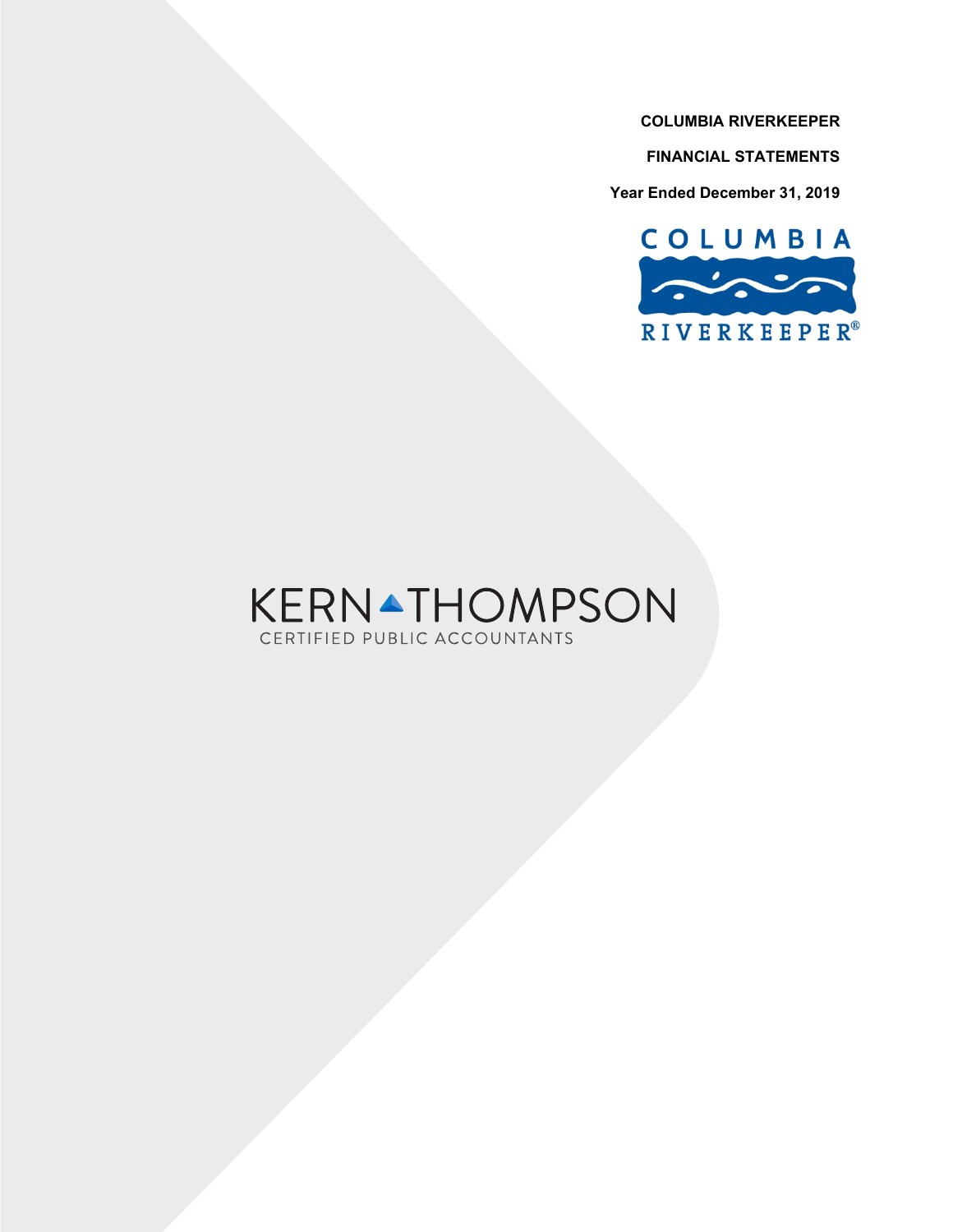# **FINANCIAL STATEMENTS**

# **Year Ended December 31, 2019**

# **CONTENTS**

|                                         | Page    |
|-----------------------------------------|---------|
| <b>EXECUTIVE DIRECTOR'S MESSAGE</b>     |         |
| <b>INDEPENDENT AUDITORS' REPORT</b>     | $1 - 2$ |
| <b>FINANCIAL STATEMENTS</b>             |         |
| <b>Statement of Financial Position</b>  | 3       |
| <b>Statement of Activities</b>          | 4       |
| <b>Statement of Functional Expenses</b> | 5       |
| <b>Statement of Cash Flows</b>          | 6       |
| Notes to Financial Statements           | 7-16    |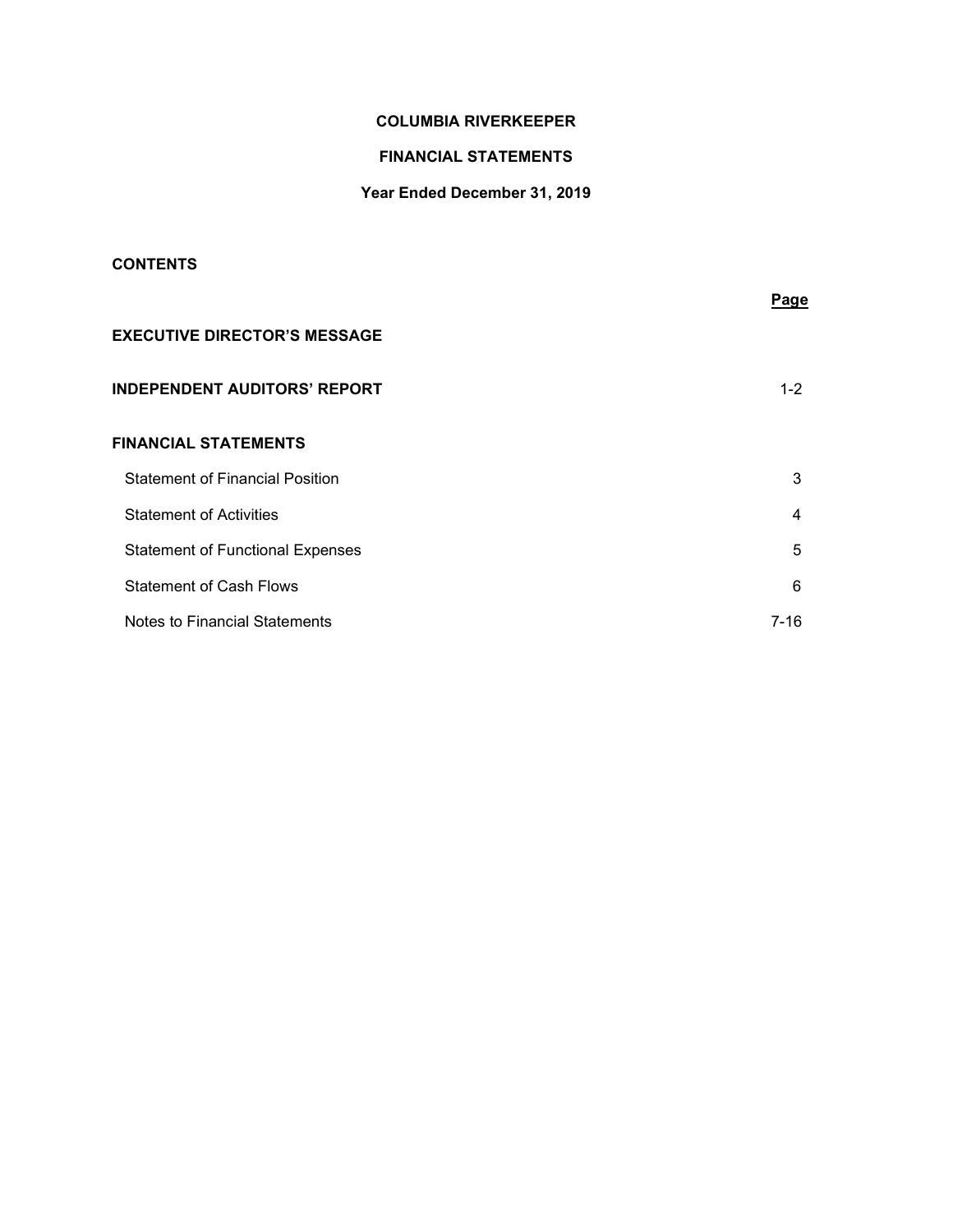# **Executive Director's Message**

Columbia Riverkeeper (Riverkeeper) achieved major victories for clean water in 2019. Riverkeeper reduced toxic pollution discharges, defeated dangerous fossil fuel terminals, protected key fish and wildlife habitat, and engaged people in hands-on stewardship activities.

## **How we work**

All along the Columbia River, we work with people in dozens of communities—rural and urban—with the same goals: protecting the health of their families and the places they love. We enforce environmental laws to stop illegal pollution, protect salmon habitat, and challenge harmful fossil fuel terminals. Legal work makes a difference. But lawsuits alone do not create the change we need. Change comes when people organize and stand together for something they believe in. Power shifts when conversations around kitchen tables grow into successful campaigns.

# **Legal and policy**

When fossil fuel giants and other polluters roll in, our towns are at a huge disadvantage. The corporations have slick lobbyists, a squadron of attorneys, and consultants who give all the right answers. They do the rounds with local politicians. First they get everything lined up, then they announce the project to the public. Riverkeeper fights back. We are experts on environmental laws and public participation. Our staff features five environmental attorneys and we work closely with dozens of public-interest lawyers. Our staff attorneys went to law school to learn the skills and tools to protect our environment and combat corporate greed. Here's what we do: file public records requests to disclose secrets to the public; ensure fair and public process; support communities through public hearings; and go to court when necessary to stop dangerous terminals, refineries, and pipelines.

#### **Community organizing**

If legal work is our compass to navigate harmful proposals, community organizing is our engine. Our work is powered by the brilliant and passionate local people who stand together to protect their communities. Together, we craft strategies, rely on local knowledge, earn media coverage, and turn out smart public testimony. We show our elected officials and government agencies that the right decision is clean water. Riverkeeper's team of professional community organizers are equal parts inspirational leaders, strategists, road warriors, and policy wonks. Our greatest strength is partnering with Columbia River communities to promote positive change.

# **Coalition building**

We are stronger together. Riverkeeper builds coalitions of organizations and people with shared values. We help bring together frontline labor, faith, business, environmental justice, climate, and conservation communities to protect clean air and water. Our best work features diverse perspectives. Riverkeeper also regularly coordinates with tribal nations and is a proud member of several coalitions, including Power Past Coal, Stand Up to Oil, and Power Past Fracked Gas.

#### **Columbia Riverkeeper Program Descriptions**

# **Fighting for Clean Water and Salmon**

Columbia Riverkeeper (Riverkeeper) protects clean water and salmon by stopping toxic pollution and protecting habitat.

Toxic pollution in the Columbia River basin harms aquatic life and the people that depend on healthy fish and wildlife. Industrial discharges, stormwater pollution, municipal sewage, and illicit dumping are problems that we can address right now. Simply put, the Columbia contains too much toxic pollution. And our state and federal regulators are not solving the problem. Numerous studies show that fish, osprey, otters, and other species face unsafe levels of toxic pollution, such as mercury and other heavy metals, flame retardants, and polychlorinated biphenyls (PCBs). So do humans. Native Americans face a 1 in 50 risk of cancer risk from regularly consuming fish.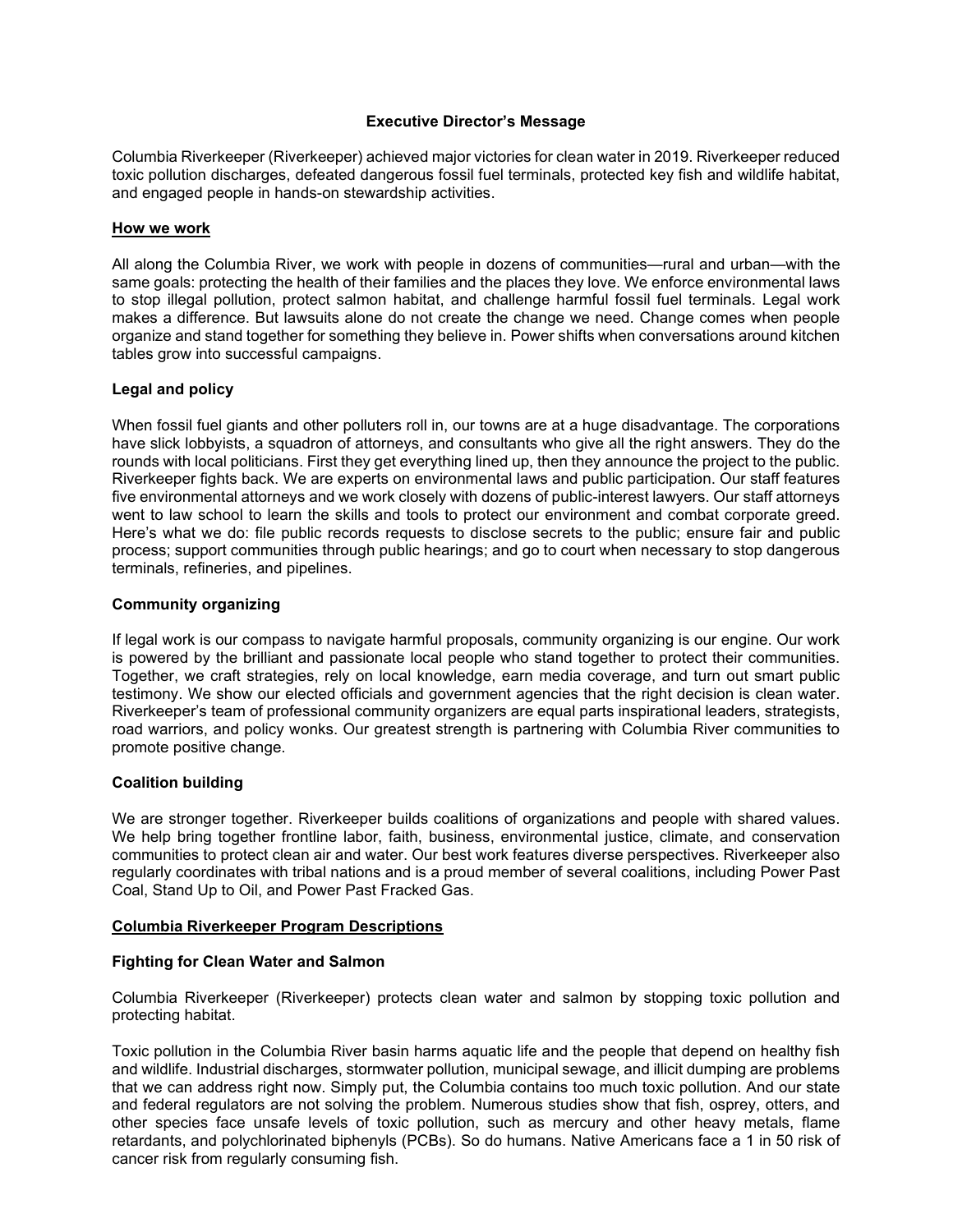Many immigrant and low-income fishers likely fare worse. Low-income urban residents are currently catching and feeding fish to their families that contain unsafe levels of pollution. For example, Riverkeeper tested a sucker caught by a Russian immigrant in Vancouver Lake—the fish contained cancer-causing PCBs 250% over safe levels.

In 2019, Riverkeeper reduced toxic pollution in the Columbia and its tributaries by identifying and stopping illegal pollution and advocating to state and federal agencies for better toxic reduction policies.

Riverkeeper researched pollution violations and enforced the Clean Water Act. We prevented thousands of pounds of illegal pollution from entering the Columbia River by bringing Clean Water Act enforcement actions. These actions forced illegal polluters to solve the problem by running a cleaner operation or installing better pollution-control technology. We also deterred future pollution by demonstrating that we will take action when state and federal regulators do not. In addition, the enforcement actions generated penalties paid by polluters to local nonprofit organizations as mitigation.

Riverkeeper also pushed for more protective pollution-discharge permits to reduce toxic pollution in our region. We reached a legal settlement in 2018 that required the State of Oregon to modify its industrial stormwater permit to reduce toxic pollution. In 2019, Riverkeeper served on Oregon's industrial stormwater advisory committee and advocated for the state to strengthen protections for rivers already overburdened by pollution. As a result of our lawsuit and post-litigation advocacy, Oregon is on track to adopt one of the nation's most protective industrial stormwater permits.

The Hanford Nuclear Site on the Columbia River is the most contaminated place in the western hemisphere. Riverkeeper utilizes public pressure, grassroots organizing, and technical assessment of cleanup plans to advocate for the thorough cleanup of the site. Riverkeeper opposed the federal government's plans to relabel high-level nuclear waste as "low-level" in order to leave it in place, instead of more protective cleanup. We also partnered with Yakama Nation to host the Hanford Journey, a riverside event at Hanford to inspire people to protect the Columbia River from Hanford's nuclear waste. The Hanford Journey earned strong media coverage and featured a ceremony, dynamic speakers, a performance by the Yakama Nation Swan Dancers, lunch, and tours. The event also honored the late Dr. Russell Jim, who founded and served as program manager of the Yakama Nation's Environmental Restoration and Waste Management Program.

Riverkeeper also identifies and protects key salmon habitat in the Columbia basin from industrial development and other threats, including fossil fuel infrastructure (see below), new shipping terminals, and chemical plants. Riverkeeper also works to protect ground and surface water from new factory farms in eastern Oregon. For example, thousands of Riverkeeper members and our coalition partners called on Oregon Governor Kate Brown, lawmakers, and state agencies to protect the Columbia River and rural communities from factory farm pollution. Oregon's laws contain loopholes that ignore air and water pollution from mega dairies, making the state attractive for factory farm expansion.

In addition, Riverkeeper made strong progress in 2019 to address the hot water crises on the Columbia River. Here is the difficult situation we face: Hot water caused by dams and exacerbated by climate change is killing Columbia and Snake river salmon. The rivers are simply too hot. Puget Sound orcas feed on salmon at the mouth of the Columbia during critical months before childbirth. The lack of salmon causes starving orcas and the tragic loss of orca calves. The federal agencies in charge of the Columbia are not solving the problem. In 2019, Riverkeeper achieved important victories to protect salmon.

First, Riverkeeper and allies prevailed at the Ninth Circuit Court of Appeal over the U.S. Environmental Protection Agency (EPA) to force the agency to write a comprehensive plan, called a Total Maximum Daily Load, to address the impacts of dams on water temperature and salmon survival. EPA completed the plan, which identifies the large dams on the Columbia and Snake rivers as the major source of heat pollution. Second, the states of Washington and Oregon, for the first time ever, required federal dam operators to meet the safe temperature limit for salmon, 68 degrees Fahrenheit. Riverkeeper also advocated for a freeflowing lower Snake River. Snake River dam removal is the best way to restore cool water in the Columbia River and prevent the extinction of critically endangered salmon populations.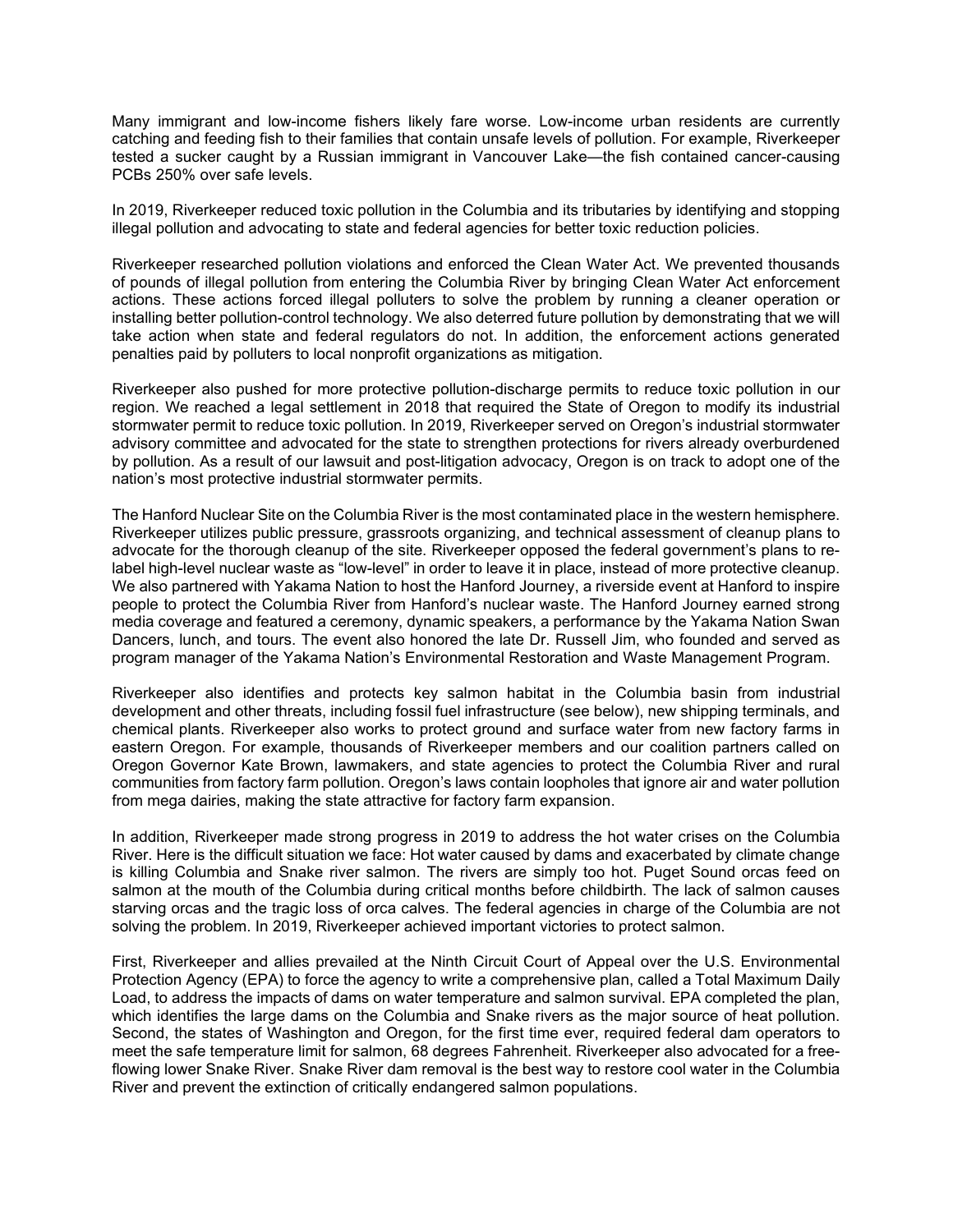# **Protecting our Region from Fossil Fuels**

Riverkeeper has worked with tribal nations, local businesses, strong coalitions, and our amazing members to defeat nearly every new fossil fuel infrastructure project on the Columbia River! This includes the nation's largest oil-by-rail shipping terminal and the nation's largest coal export terminal. Western North America has huge fracked gas, oil, and coal reserves, and the Columbia River is a convenient route to ship these fossil fuels to Asia. We stand in the way. Preventing new fossil fuel infrastructure is a critical task to protect our climate. If fossil fuel corporations build new infrastructure—shipping terminals, pipelines, refineries they will lock us into decades of fossil fuel use at a time when we must rapidly move toward clean energy and fewer petrochemicals.

Riverkeeper and allies are fighting to stop the world's largest fracked-gas-to-methanol refinery in Kalama, WA. The company would ship the methanol to China to make plastic or burn as a fuel. In 2019 we partnered with local residents and climate activists to push the State of Washington to complete a new analysis of greenhouse gas emissions from the massive petrochemical refinery. We produced strong earned and social media to communicate broadly the impacts of this project.

In addition, Riverkeeper built power in local communities by recruiting, inspiring, and training local activists across five communities. We helped organize and train over 150 volunteer action takers in 10 communities, including: Kalama, Longview, and Vancouver, WA, and Warrenton, Astoria, Clatskanie, Rainier, St. Helens, Scappoose, and Portland, OR.

We also partnered with Columbia County residents to oppose plans to rezone 800 acres of land adjacent to prime salmon habitat at Port Westward, OR from agricultural to industrial. The rezone would pave the way for more industrial use. Riverkeeper supported community organizing and provided legal work to protect salmon and farmland. We also advocated against the expansion of an oil-by-rail terminal at Port Westward.

In Portland, Riverkeeper and allies helped prevent the expansion of Zenith Energy's oil-by-rail shipping terminal. We pushed the City of Portland to deny new pipes that would allow Zenith Energy to greatly expand tar sand crude shipments out of Portland.

Riverkeeper also pressured the City of Longview to reject a huge anhydrous ammonia plant by using demographic data to highlight environmental justice impacts of a new pollution threat adjacent to the most low-income neighborhoods. Riverkeeper worked with local residents for three years to raise concerns about the health and climate dangers of anhydrous ammonia. We celebrated victory in 2020 when the company pulled out of the controversial project.

Riverkeeper also helped lead the Power Past Fracked Gas coalition by acting as co-director and the fiscal sponsor.

# **Engaging River Communities**

Riverkeeper works to engage river communities to make a difference for clean water. We monitor water quality, clean up riparian areas and beaches, conduct outreach to diverse communities, restore habitat, and educate students.

People often ask our staff: "Is it safe to swim?" To answer this question, Riverkeeper provides real-time water quality data for popular swim beaches in Portland, Vancouver, and the Columbia River Gorge. Riverkeeper has been testing the Columbia for E. coli bacteria for over a decade. Our goal is to encourage families to enjoy our rivers safely. Fecal bacteria in water can cause nausea, diarrhea, and infections, especially in children and the elderly. Surprisingly, no local or state agency regularly tests popular Columbia River swim beaches. Columbia Riverkeeper fills that gap, while engaging volunteer river stewards. In 2019, Riverkeeper promoted safe swimming and recreating by collecting E. coli bacteria data at nine swim beaches and recreation locations on the Columbia River.

Our data does not sit on a shelf. We post E. coli data through the Swim Guide smartphone app and on our website. The Swim Guide app now has over 4 million users. In 2019 Oregon usership was up 17%, and Columbia River beaches were viewed 40,700 times. Fortunately, E. coli is typically within safe levels, so our data encourage people to enjoy the water.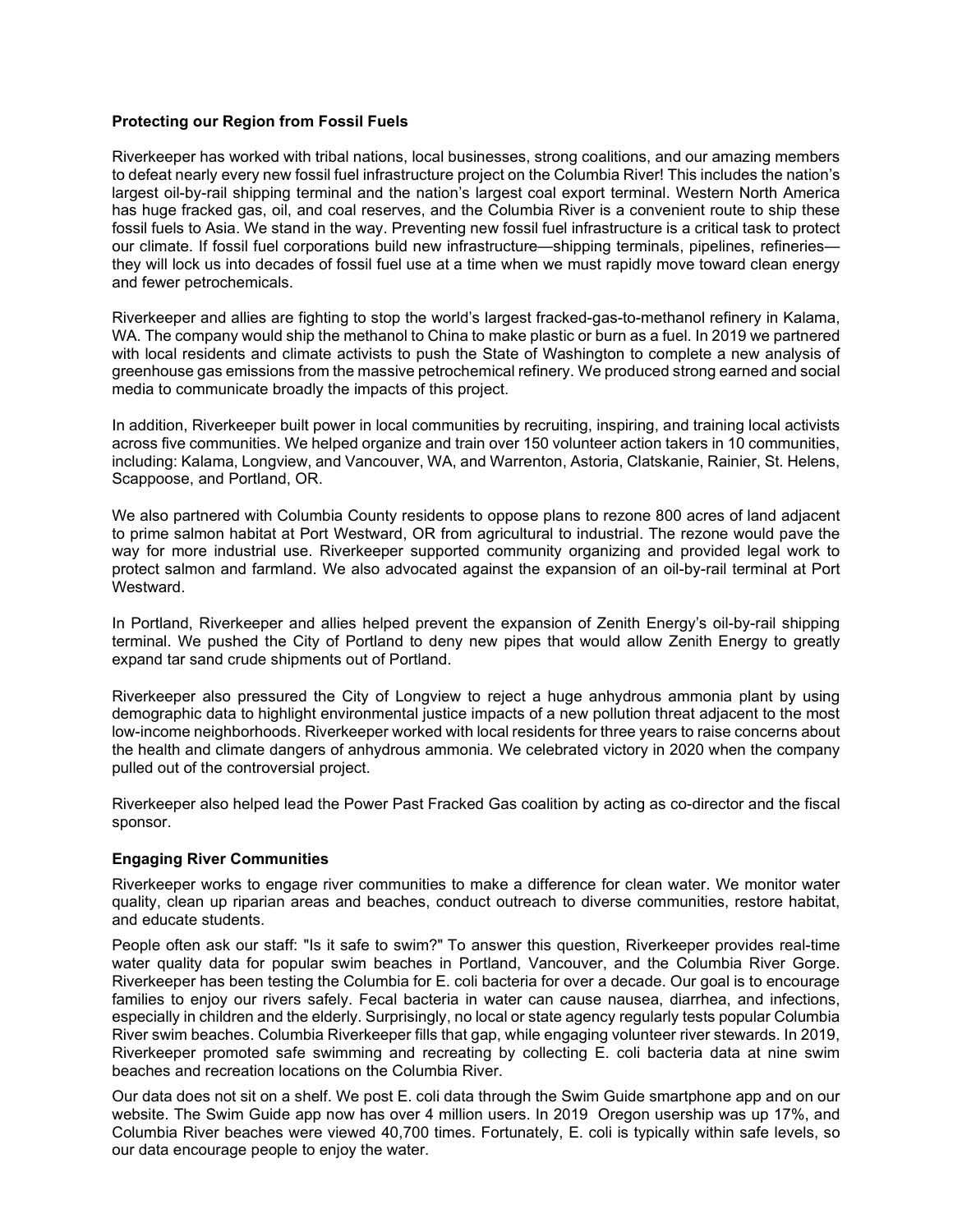In addition, Riverkeeper is engaging volunteers and students to restore habitat at the Nichols Natural Area, a former industrial site on the Columbia River in Hood River, OR. The students and community members who help design, implement, and manage the natural area will gain pride and ownership by making a brownfield turn green. At Nichols, learning is not confined by classroom walls. Young students learn to plant trees and inventory bugs. They may solve the mystery of why the Black-crowned Night Herons nest in the Nichols Basin. High school students help plan the restoration site and sample water quality. And students learn how imagination and the power of community can transform our river.

Riverkeeper also increased our outreach and engagement efforts to Latino communities in 2019. We engaged over 300 Latino students and adults to help restore a high-profile industrial site in the Columbia River Gorge and produced twenty bilingual radio shows and podcasts, called *Conoce Tu Columbia* (Know Your Columbia), on environmental and social justice issues. Our Senior Organizer also helped create a new Latino-led organization in the Columbia River Gorge, called Comunidades, dedicated to social and environmental justice.

**COLUMBIA RIVERKEEPER**

**Brett VandenHeuvel Executive Director**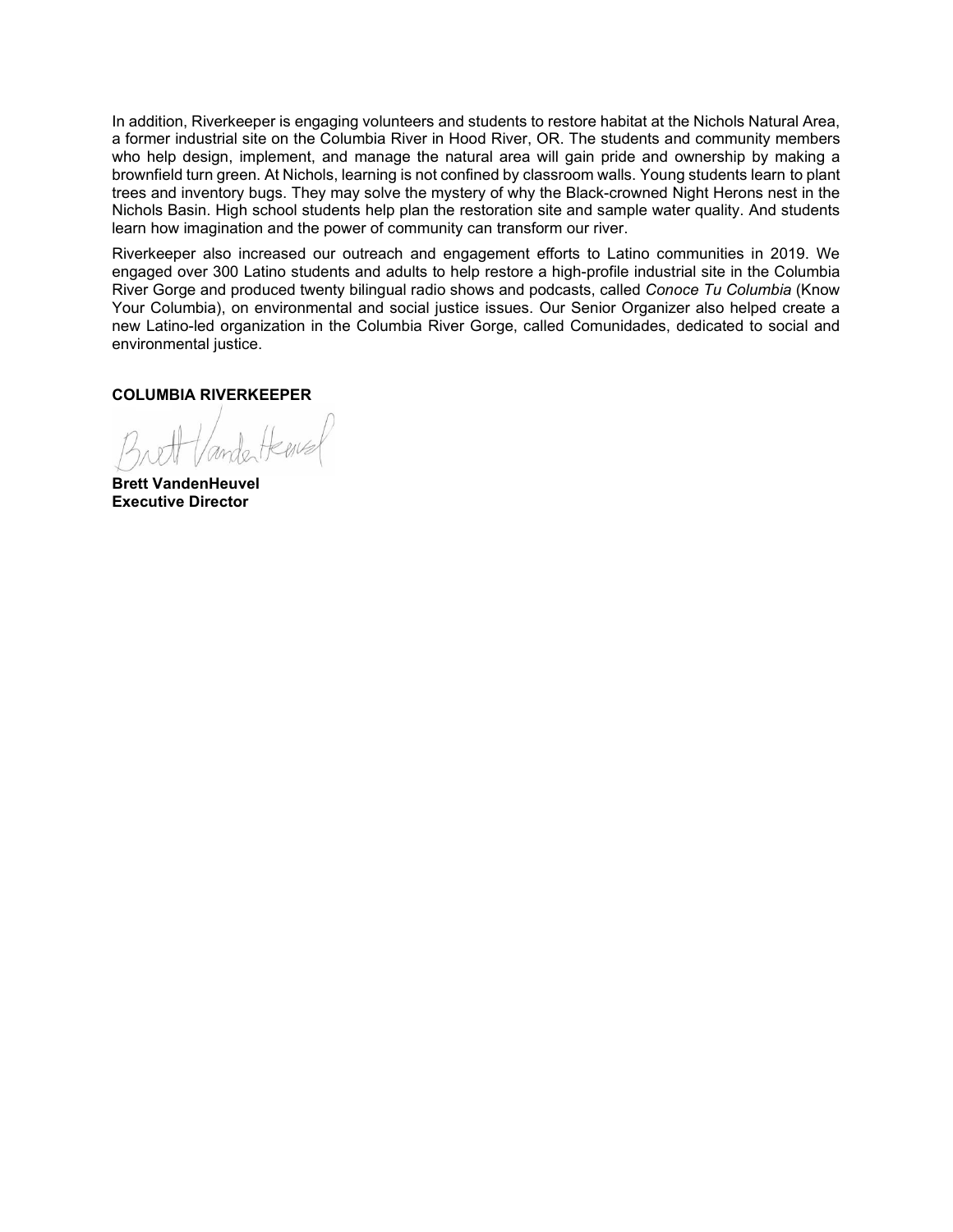# KERNATHOMPSON **CERTIFIED PUBLIC ACCOUNTANTS**

# **INDEPENDENT AUDITORS' REPORT**

To the Board of Directors Columbia Riverkeeper Hood River, Oregon

We have audited the accompanying financial statements of Columbia Riverkeeper (a non-profit organization), which comprise the statement of financial position as of December 31, 2019, and the related statements of activities, functional expenses and cash flows for the year then ended, and the related notes to the financial statements.

# *Management's Responsibility for the Financial Statements*

Management is responsible for the preparation and fair presentation of these financial statements in accordance with accounting principles generally accepted in the United States of America; this includes the design, implementation, and maintenance of internal control relevant to the preparation and fair presentation of financial statements that are free from material misstatement, whether due to fraud or error.

# *Auditors' Responsibility*

Our responsibility is to express an opinion on these financial statements based on our audit. We conducted our audit in accordance with auditing standards generally accepted in the United States of America. Those standards require that we plan and perform the audit to obtain reasonable assurance about whether the financial statements are free from material misstatement.

An audit involves performing procedures to obtain audit evidence about the amounts and disclosures in the financial statements. The procedures selected depend on the auditors' judgment, including the assessment of the risks of material misstatement of the financial statements, whether due to fraud or error. In making those risk assessments, the auditor considers internal control relevant to the entity's preparation and fair presentation of the financial statements in order to design audit procedures that are appropriate in the circumstances, but not for the purpose of expressing an opinion on the effectiveness of the entity's internal control. Accordingly, we express no such opinion. An audit also includes evaluating the appropriateness of accounting policies used and the reasonableness of significant accounting estimates made by management, as well as evaluating the overall presentation of the financial statements.

We believe that the audit evidence we have obtained is sufficient and appropriate to provide a basis for our audit opinion.

# *Opinion*

In our opinion, the financial statements referred to above present fairly, in all material respects, the financial position of Columbia Riverkeeper as of December 31, 2019, and the changes in its net assets and its cash flows for the year then ended in accordance with accounting principles generally accepted in the United States of America.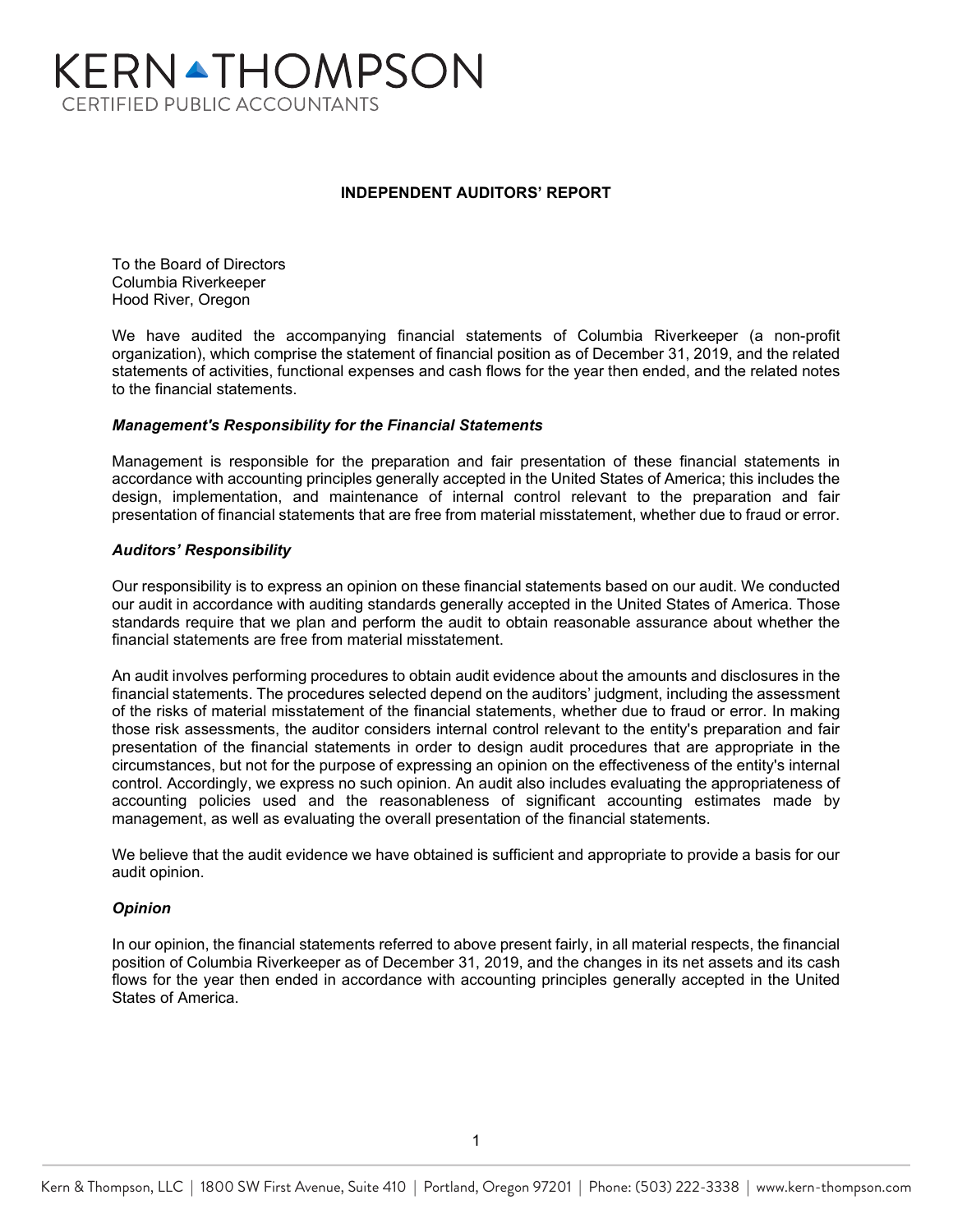

To the Board of Directors Columbia Riverkeeper

# **Other Matters**

# *Report on Summarized Comparative Information*

We have previously audited Columbia Riverkeeper's 2018 financial statements, and we expressed an unmodified opinion on those financial statements in our report dated June 12, 2019. In our opinion, the summarized comparative information presented herein as of and for the year ended December 31, 2018, is consistent, in all material respects, with the audited financial statements from which it has been derived.

# *Emphasis of Matter*

As discussed in Note B, the Organization adopted the provisions of *Accounting Standards Update No. 2018-08, Not-for-Profit Entities (Topic 958) Clarifying the Scope and the Accounting Guidance for Contributions Received and Contributions Made ("ASU 2018-08")*, for the year ended December 31, 2019. Our conclusion is not modified with respect to this matter.

Km & Thompson, LC

Portland, Oregon November 10, 2020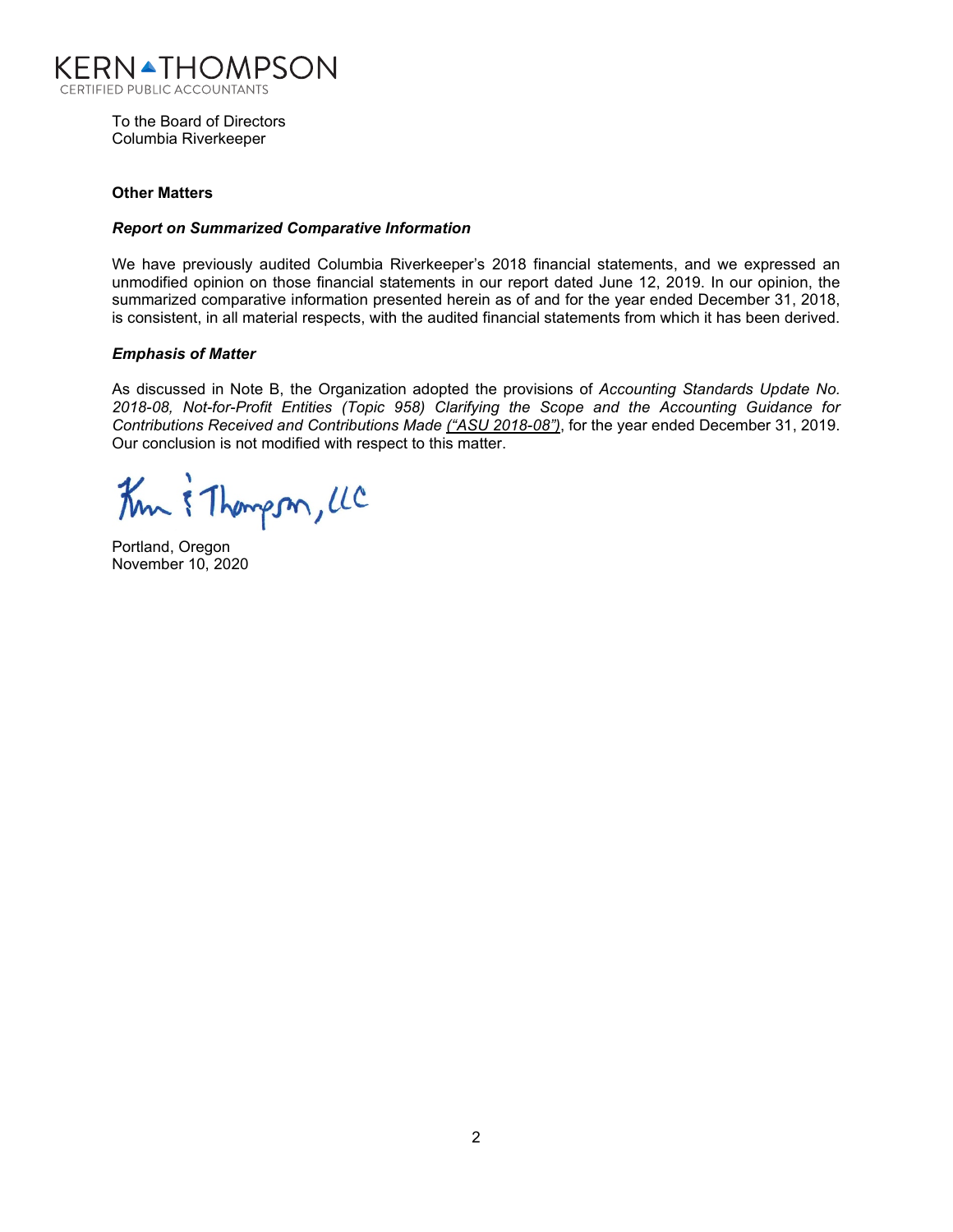# **STATEMENT OF FINANCIAL POSITION**

#### **December 31, 2019**

(With Comparative Totals as of December 31, 2018)

# **ASSETS**

|                                                                                                                                                                                                                  | 2019                                                                   | 2018                                               |
|------------------------------------------------------------------------------------------------------------------------------------------------------------------------------------------------------------------|------------------------------------------------------------------------|----------------------------------------------------|
| Cash and cash equivalents<br>Investments<br>Grants, contracts, and contributions receivable<br>Prepaid expenses and other assets<br>Beneficial interest in assets held by others<br>Property and equipment - net | \$<br>1,344,452 \$<br>352,545<br>788,329<br>20,033<br>35,141<br>14,728 | 1,106,986<br>808,849<br>17,007<br>30,340<br>10,234 |
| <b>Total assets</b>                                                                                                                                                                                              | \$ 2,555,228 \$ 1,973,416                                              |                                                    |
| <b>LIABILITIES AND NET ASSETS</b>                                                                                                                                                                                |                                                                        |                                                    |
| Accounts payable<br>Accrued payables<br><b>Total liabilities</b>                                                                                                                                                 | \$<br>14,583 \$<br>11,766<br>26,349                                    | 34,745<br>11,400<br>46,145                         |
| <b>Net assets</b><br>Without donor restrictions<br>With donor restrictions<br><b>Total net assets</b>                                                                                                            | 1,324,555<br>1,204,324<br>2,528,879                                    | 909,343<br>1,017,928<br>1,927,271                  |
| <b>Total liabilities and net assets</b>                                                                                                                                                                          | <u>2,555,228 \$ 1,973,416</u>                                          |                                                    |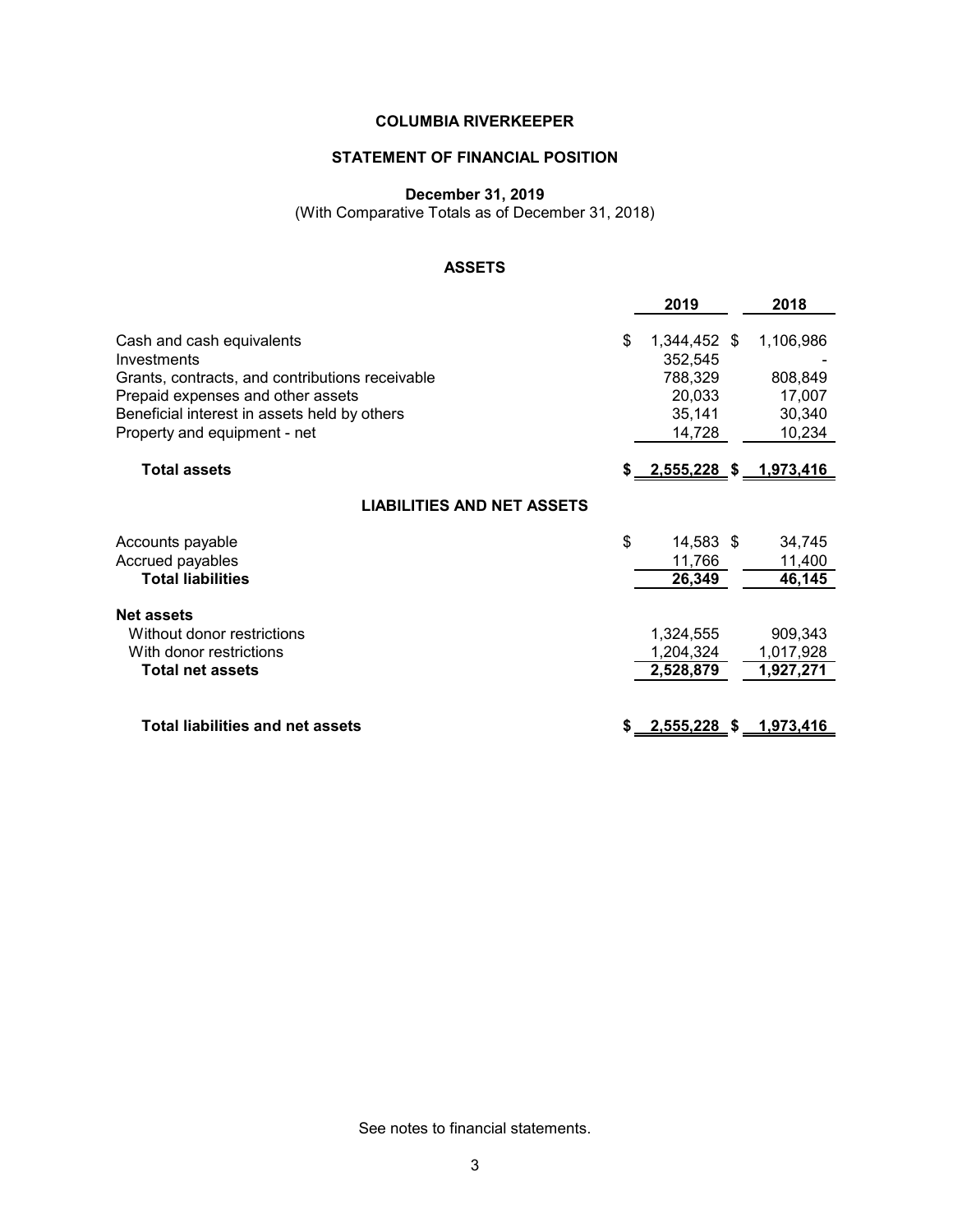# **STATEMENT OF ACTIVITIES**

# **Year Ended December 31, 2019**

(With Comparative Totals as of December 31, 2018)

|                                         | <b>Without</b><br><b>With</b> |                     |                     |                 |           |  |  |
|-----------------------------------------|-------------------------------|---------------------|---------------------|-----------------|-----------|--|--|
|                                         | <b>Donor</b>                  |                     | <b>Donor</b>        | <b>Total</b>    |           |  |  |
|                                         |                               | <b>Restrictions</b> | <b>Restrictions</b> | 2019            | 2018      |  |  |
| Revenues, gains and other support       |                               |                     |                     |                 |           |  |  |
| Grants, contributions and memberships   | \$                            | 867,473 \$          | 1,352,465<br>\$     | 2,219,938<br>\$ | 1,590,187 |  |  |
| In-kind contributions                   |                               | 301,035             |                     | 301,035         | 231,890   |  |  |
| Legal settlement and mitigation         |                               |                     |                     |                 |           |  |  |
| reimbursements                          |                               | 18,089              |                     | 18,089          | 64,734    |  |  |
| Investment income                       |                               | 8,756               | 6,262               | 15,018          | 3,291     |  |  |
| Other                                   |                               | 2,151               |                     | 2,151           | 2,152     |  |  |
|                                         |                               | 1,197,504           | 1,358,727           | 2,556,231       | 1,892,254 |  |  |
| Net assets released from restrictions   |                               | 1,172,331           | (1, 172, 331)       |                 |           |  |  |
| Total revenues, gains and other support |                               | 2,369,835           | 186,396             | 2,556,231       | 1,892,254 |  |  |
| <b>Expenses</b>                         |                               |                     |                     |                 |           |  |  |
| Program services                        |                               |                     |                     |                 |           |  |  |
| Stopping pollution                      |                               | 363,020             |                     | 363,020         | 430,307   |  |  |
| <b>Protection from Fossil Fuels</b>     |                               | 904,285             |                     | 904,285         | 347,609   |  |  |
| <b>Engaging River Communities</b>       |                               | 389,732             |                     | 389,732         | 406,772   |  |  |
| Total program services                  |                               | 1,657,037           |                     | 1,657,037       | 1,184,688 |  |  |
| Supporting services                     |                               |                     |                     |                 |           |  |  |
| Management and general                  |                               | 45,815              |                     | 45,815          | 39,688    |  |  |
| Fundraising                             |                               | 251,771             |                     | 251,771         | 196,093   |  |  |
| <b>Total expenses</b>                   |                               | 1,954,623           |                     | 1,954,623       | 1,420,469 |  |  |
| <b>Change in net assets</b>             |                               | 415,212             | 186,396             | 601,608         | 471,785   |  |  |
| Net assets, beginning of year           |                               | 909,343             | 1,017,928           | 1,927,271       | 1,455,486 |  |  |
| Net assets, end of year                 | S                             | $1,324,555$ \$      | 1,204,324 \$        | 2,528,879 \$    | 1,927,271 |  |  |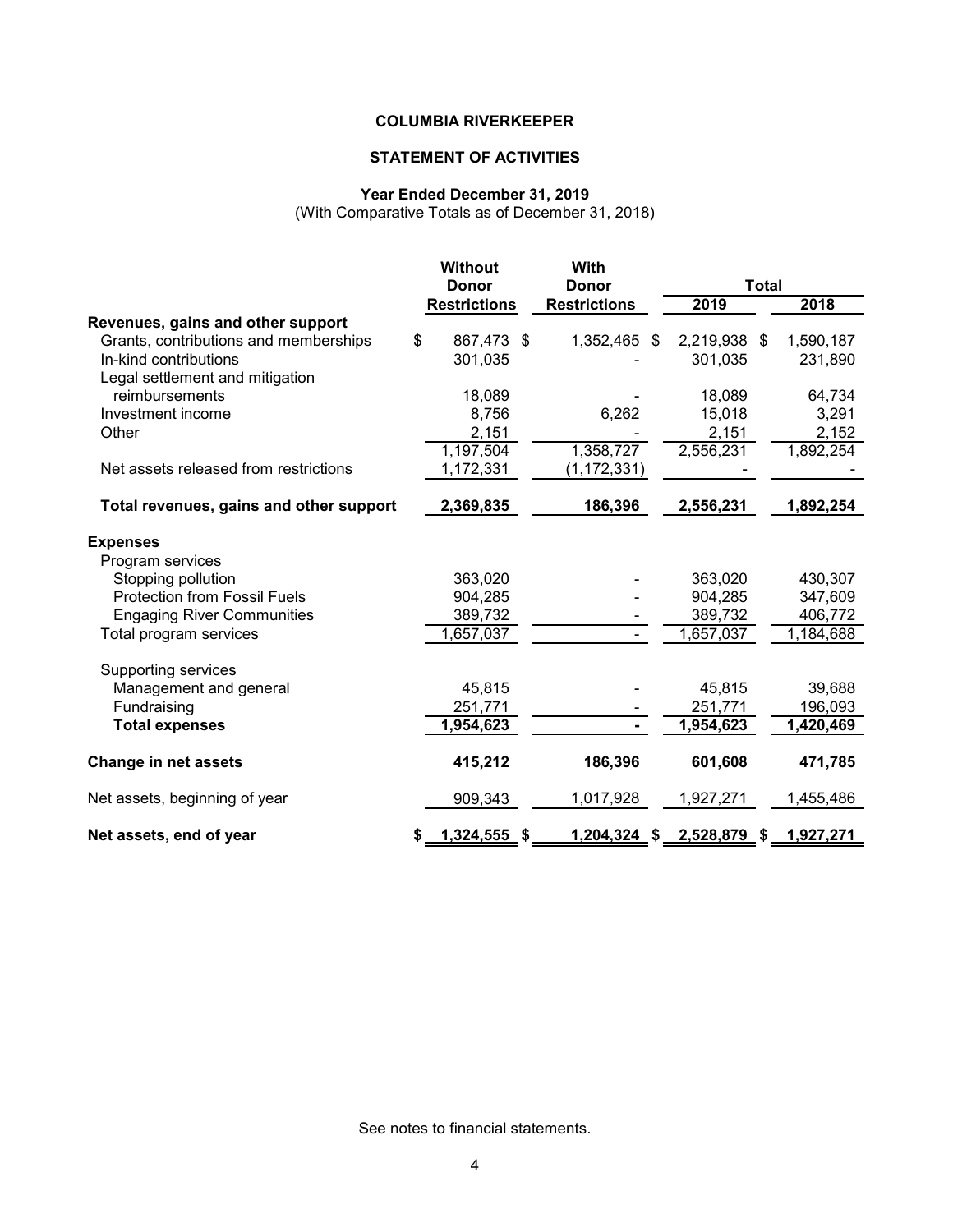# **STATEMENT OF FUNCTIONAL EXPENSES**

## **Year Ended December 31, 2019**

(With Comparative Totals as of December 31, 2018)

|                                | <b>PROGRAM SERVICES</b>                   |                                  |                                 | <b>SUPPORTING SERVICES</b> |                   |                 |              |           |
|--------------------------------|-------------------------------------------|----------------------------------|---------------------------------|----------------------------|-------------------|-----------------|--------------|-----------|
|                                | <b>Fighting for</b><br><b>Clean Water</b> | <b>Protection</b><br>from Fossil | <b>Engaging</b><br><b>River</b> |                            | <b>Management</b> | Fund-           | Total        |           |
|                                | and Salmon                                | <b>Fuels</b>                     | <b>Communities</b>              | Total                      | and General       | raising         | 2019         | 2018      |
| Personnel costs                | \$<br>200,072 \$                          | 402,351 \$                       | 243,492 \$                      | 845,915 \$                 | 24,557 \$         | 197,781<br>- \$ | 1,068,253 \$ | 856,864   |
| Depreciation                   | 645                                       | 1,202                            | 869                             | 2,716                      | 59                | 584             | 3,359        | 2,276     |
| Dues, licenses and memberships | 5,872                                     | 7,731                            | 7,016                           | 20,619                     | 976               | 3,541           | 25,136       | 39,776    |
| Insurance                      | 1,187                                     | 1,941                            | 1,463                           | 4,591                      | 344               | 817             | 5,752        | 4,944     |
| Marketing                      | 353                                       | 10,963                           | 2,445                           | 13,761                     |                   | 800             | 14,561       | 1,877     |
| Meetings and trainings         | 7,852                                     | 23,225                           | 19,440                          | 50,517                     | 2,001             | 3,122           | 55,640       | 16,730    |
| Occupancy                      | 13,212                                    | 24,912                           | 17,559                          | 55,683                     | 1,197             | 12,002          | 68,882       | 60,856    |
| <b>Supplies</b>                | 5,439                                     | 50,387                           | 14,329                          | 70,155                     | 429               | 7,687           | 78,271       | 34,523    |
| Postage and printing           | 9,182                                     | 10,993                           | 34,804                          | 54,979                     | 194               | 16,496          | 71,669       | 48,909    |
| Professional services          | 114,068                                   | 359,896                          | 38,104                          | 512,068                    | 15,187            | 7,490           | 534,745      | 334,149   |
| Travel                         | 5,138                                     | 10,684                           | 10,211                          | 26,033                     | 871               | 1,451           | 28,355       | 19,565    |
|                                | 363,020 \$<br>\$                          | $904,285$ \$                     | 389,732 \$                      | 1,657,037 \$               | 45,815 \$         | 251,771<br>-S   | 1,954,623 \$ | 1,420,469 |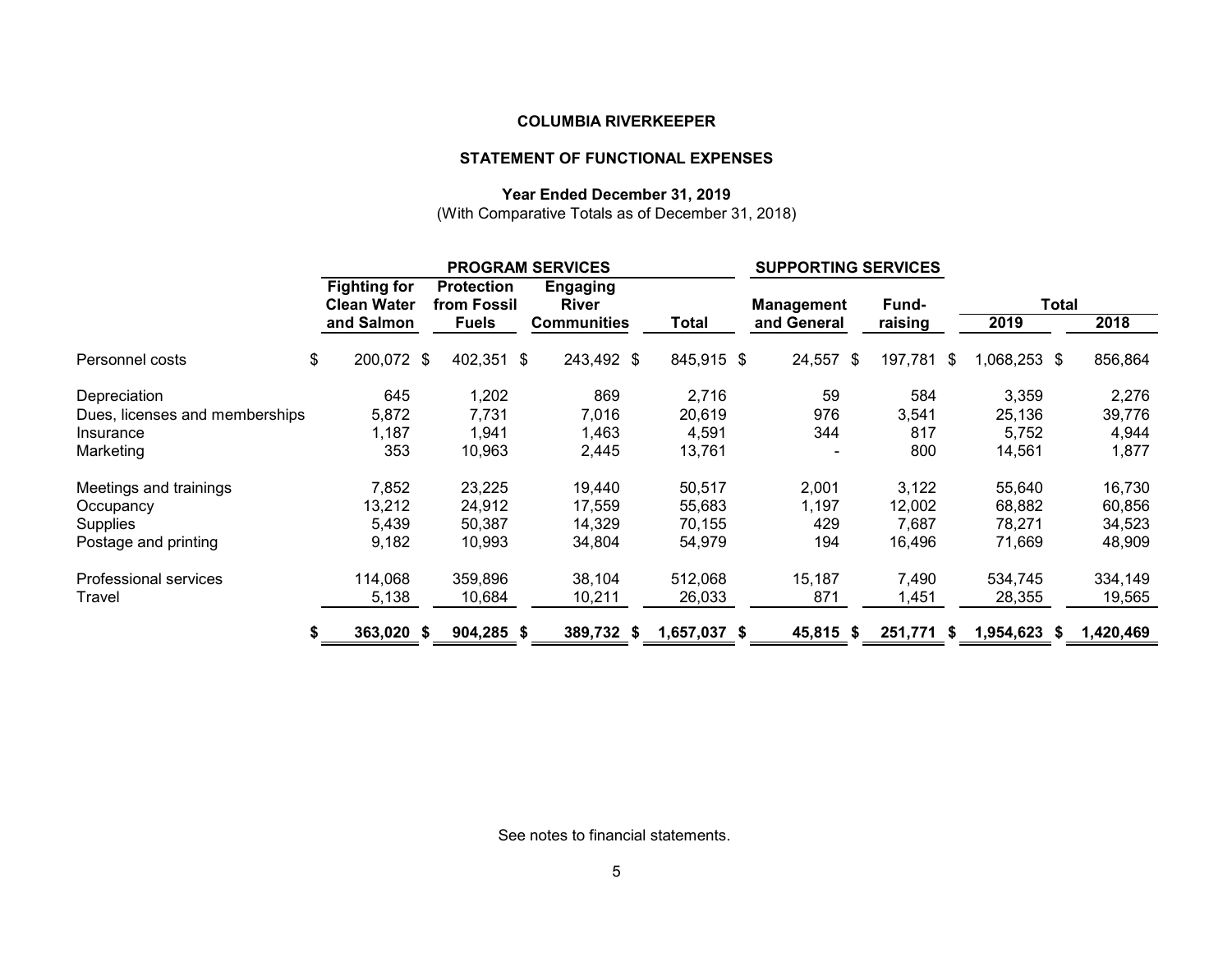# **STATEMENT OF CASH FLOWS**

#### **Year Ended December 31, 2019**

(With Comparative Totals as of December 31, 2018)

|                                                               | 2019             | 2018       |
|---------------------------------------------------------------|------------------|------------|
| Cash flows from operating activities:                         |                  |            |
| Change in net assets                                          | \$<br>601,608 \$ | 471,785    |
| Adjustments to reconcile change in net assets to              |                  |            |
| net cash provided by (used in) operating activities:          |                  |            |
| Depreciation                                                  | 3,359            | 2,276      |
| Change in value of beneficial interest held by others         | (6, 263)         | 1,509      |
| Changes in assets and liabilities:                            |                  |            |
| Grants, contracts, and contributions receivable               | 20,520           | (417, 648) |
| Prepaid expenses and other assets                             | (3,026)          | (3, 445)   |
| Accounts payable                                              | (20, 162)        | (89, 513)  |
| Accrued payable                                               | 366              | (468)      |
| Net cash provided by (used in) operating activities           | 596,402          | (35, 504)  |
|                                                               |                  |            |
| Cash flows from investing activities:                         |                  |            |
| Purchase of beneficial interest held by others                |                  | (32, 697)  |
| Distribution proceeds from beneficial interest held by others | 1,462            | 848        |
| Purchase of investments                                       | (352, 545)       |            |
| Purchase of property and equipment                            | (7, 853)         | (5, 140)   |
| Net cash provided by (used in) investing activities           | (358,936)        | (36,989)   |
|                                                               | 237,466          |            |
| Net change in cash and cash equivalents                       |                  | (72, 493)  |
| Cash and cash equivalents, beginning of year                  | 1,106,986        | 1,179,479  |
| Cash and cash equivalents, end of year                        | 1,344,452 \$     | 1,106,986  |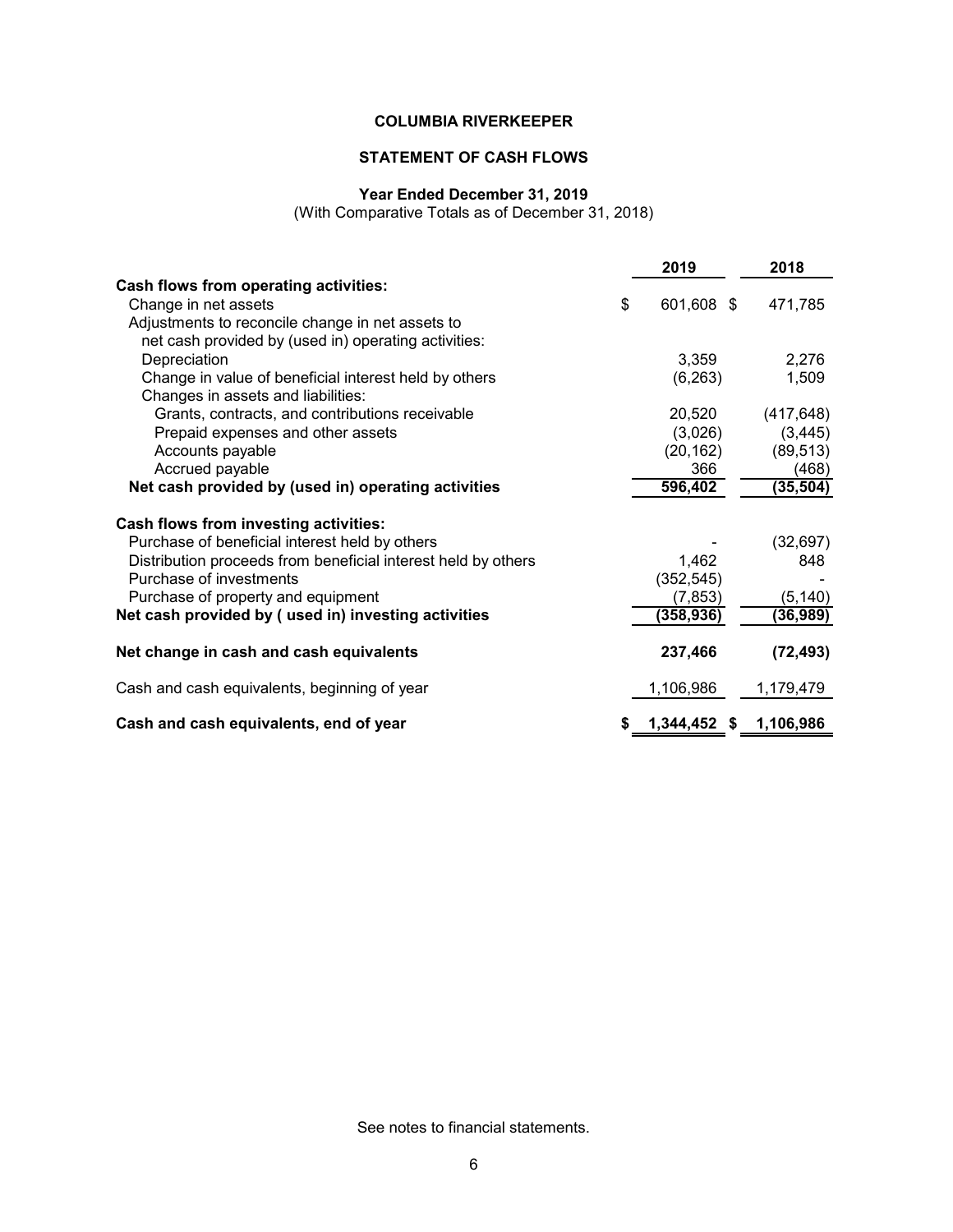#### **NOTES TO FINANCIAL STATEMENTS**

#### **December 31, 2019**

#### **NOTE A – DESCRIPTION OF ORGANIZATION**

Columbia Riverkeeper (Riverkeeper, or the Organization) was incorporated in the state of Washington as a non-profit corporation in 1989. Its goal is to protect the water quality of the Columbia River and all life connected from the headwaters to the Pacific Ocean. Riverkeeper utilizes community organizing, public education, policy work, and the enforcement of environmental laws to promote a healthy Columbia River. Support is provided to Riverkeeper through contributions from individuals and businesses, foundation support, grants and other fees.

During the fiscal year, Riverkeeper supported the following:

**Fighting for Clean Water and Salmon –** Riverkeeper protects clean water and salmon by stopping toxic pollution and protecting habitat. Riverkeeper reviews pollution discharge permits, enforces environmental laws, and advocates to state and federal agencies for better toxic reduction policies.

**Protection from Fossil Fuels –** Riverkeeper leads the effort to protect the Columbia River and river communities from an onslaught of coal, oil, and fracked gas shipping terminals and refineries that threaten aquatic ecosystems, public health, and our climate. To achieve this, Riverkeeper integrates community organizing, enforcement of environmental laws, and hands-on citizen action.

**Engaging River Communities –** Riverkeeper works to engage river communities to make a difference for clean water. Riverkeeper staff and volunteers monitor water quality, clean up riparian areas and beaches, conduct outreach to diverse communities, restore habitat, and educate students.

# **NOTE B – SUMMARY OF SIGNIFICANT ACCOUNTING POLICIES**

#### **Adoption of New Accounting Pronouncements**

During the fiscal year ended December 31, 2019, one new accounting pronouncement became effective for the Organization: *Accounting Standards Update No. 2018-08, Not-for-Profit Entities (Topic 958) Clarifying the Scope and the Accounting Guidance for Contributions Received and Contributions Made ("ASU 2018-08").*

ASU 2018-08 clarifies and improves guidance for contributions received and contributions made, and provides guidance to organizations on how to account for certain exchange transactions. This change is preferable in that it clarifies whether to account for transactions as contributions or as exchange transactions. In addition, it clarifies whether a contribution is conditional. As a result, it enhances comparability of financial information among not-for-profit entities.

The Organization has determined that none of its support revenues qualify as exchange transactions.

The change in accounting principle resulting from ASU 2018-08 was adopted on a modified prospective basis in 2019. There was no resulting cumulative-effect adjustment to opening net assets without donor restrictions or opening net assets with donor restrictions as of December 31, 2018.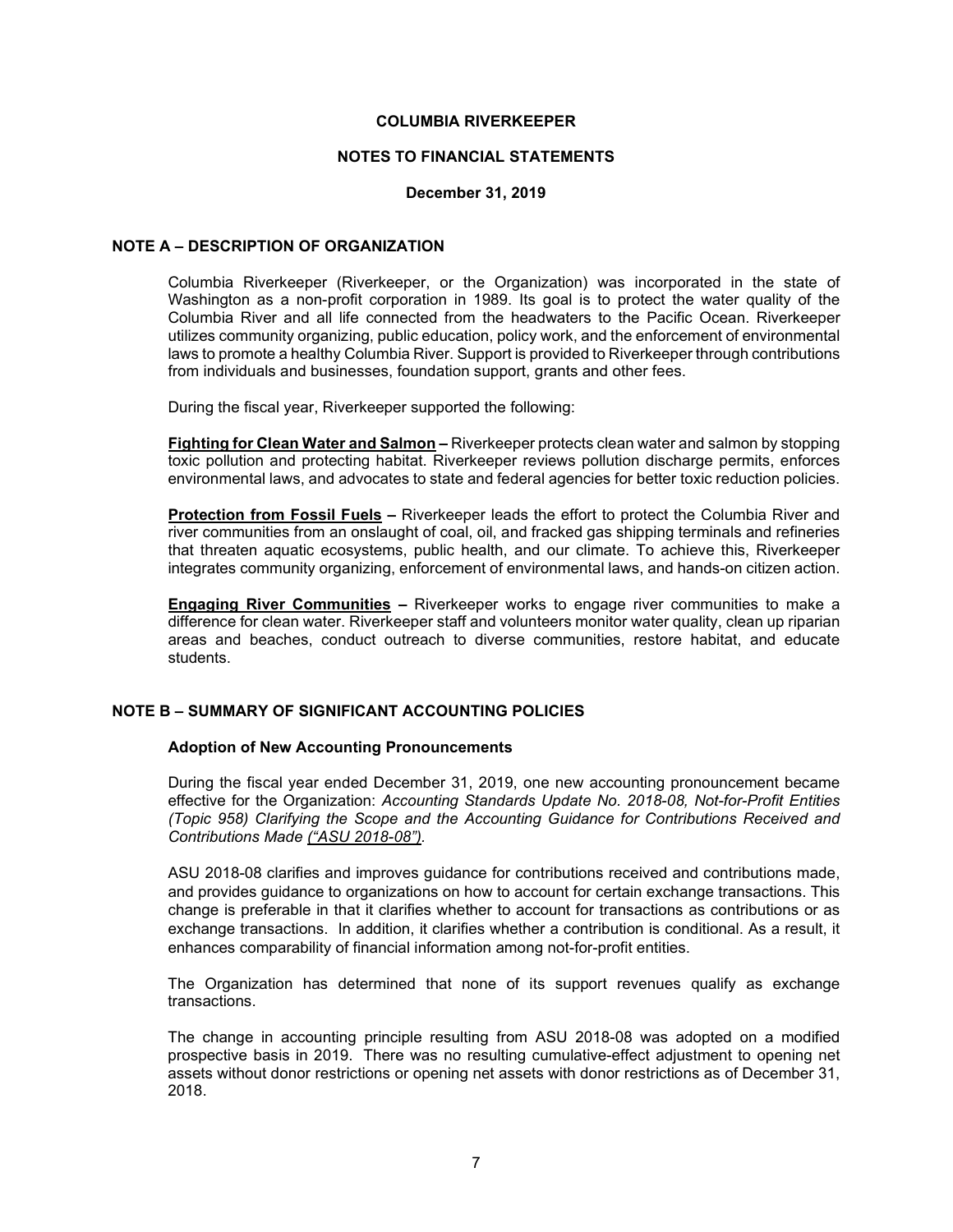#### **NOTES TO FINANCIAL STATEMENTS (CONTINUED)**

## **December 31, 2019**

#### **NOTE B – SUMMARY OF SIGNIFICANT ACCOUNTING POLICIES (CONTINUED)**

# **Financial Statement Presentation**

The Organization reports information regarding its financial position and activities according to two classes of net assets: without donor restrictions and with donor restrictions. Accordingly, the net assets of the Organization and changes therein are classified and reported as follows:

- **Net Assets Without Donor Restrictions**  Net assets that are not subject to donor-imposed stipulations. The Board of Directors may designate net assets without donor restrictions for specific purposes.
- **Net Assets With Donor Restrictions** Net assets either subject to donor-imposed stipulations that will be met either by actions of the Organization and/or the passage of time, or net assets with donor restrictions that are not subject to appropriation or expenditure.

Expenses are reported as a decrease in net assets without donor restrictions. Gains and losses are reported as increases or decreases in net assets without donor restrictions unless their use is restricted by explicit donor stipulation or by law. Expiration of net assets with donor restrictions (i.e., the donor-stipulated purpose has been fulfilled and/or the stipulated time period has elapsed) are reported as net assets released from restrictions.

# **Contributions**

Contributions are recognized when the donor makes a promise to give to the Organization that is, in substance, unconditional. Contributions with donor restrictions are reported as increases in net assets with donor restrictions depending on the nature of the restrictions. Otherwise, when a restriction expires, net assets with donor restrictions are reclassified to net assets without donor restrictions.

Conditional promises to give are not recognized until the conditions on which they depend are substantially met. As of December 31, 2019, the Organization had \$108,503 of such promises to give, all subject to incurring allowable costs.

Membership payments received from the Organization's members are considered equivalent to unrestricted contributions and are recognized as revenue when received.

#### **Estimates**

The preparation of financial statements in conformity with generally accepted accounting principles requires management to make estimates and assumptions that affect certain reported amounts and disclosures. Accordingly, actual results could differ from those estimates.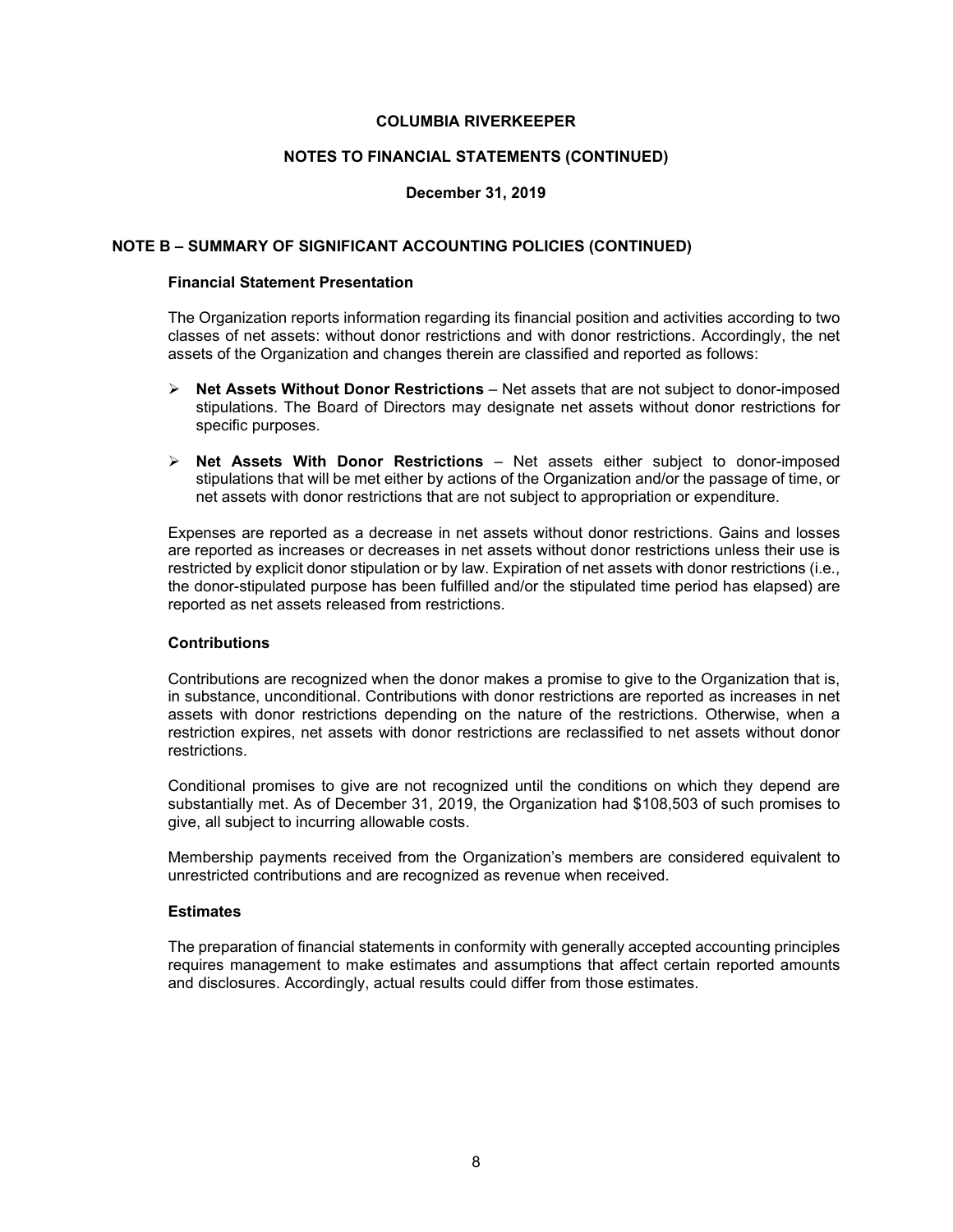#### **NOTES TO FINANCIAL STATEMENTS (CONTINUED)**

## **December 31, 2019**

#### **NOTE B – SUMMARY OF SIGNIFICANT ACCOUNTING POLICIES (CONTINUED)**

# **Interpretation of Relevant Law Over Endowments**

The Organization has interpreted Oregon's adoption of the Uniform Prudent Management of Institutional Funds Act (UPMIFA) as requiring the Organization to adopt investment and spending policies that preserve the fair value of the original endowed gift as of the date of the gift, absent explicit donor restrictions to the contrary. Although the Organization has a long-term fiduciary duty to the donor (and others) for a fund of perpetual duration, the preservation of an endowment's purchasing power is only one of several factors that are considered in managing and investing these funds. Furthermore, in accordance with UPMIFA, a portion of an endowment's historic dollar value may be appropriated for expenditure in support of the designated purposes of the endowment if this is consistent with a spending policy that otherwise satisfies the requisite standard of prudence under UPMIFA.

As a result of this interpretation, the Organization classifies as endowment principal (1) the original value of gifts donated to the endowment, (2) subsequent gifts to the endowment, and (3) accumulations made pursuant to the direction of the applicable donor gift instrument at the time the accumulation is added to the fund.

In general, investment returns on the Organization's endowment are available for retention or appropriation based on the same prudent standards and policies established by the Board of Directors and, therefore, are classified as accumulated endowment return until the returns are appropriated for expenditure by the Board of Directors and, if the use of the investment return is restricted by the donor, until the restriction has also been satisfied. Any investment return classified as accumulated endowment return represents only those amounts required to be retained as a result of explicit donor stipulations.

In the absence of donor stipulations or law to the contrary, losses or appropriations of a donorrestricted endowment reduce accumulated endowment return to the extent that that donor-imposed restrictions on net appreciation of the fund have not been satisfied before the loss or appropriation occurs. Any remaining loss or appropriation reduces endowment principal.

#### **Endowments with Deficiencies**

From time to time, the fair value of assets associated with individual donor-restricted endowments may fall below the level that the donor or UPMIFA requires the Organization to retain as a fund of perpetual duration. In addition, the Organization's Board of Directors interprets UPMIFA to permit spending from underwater endowments in accordance with prudent measures required by law, and the Organization has a policy that permits spending from underwater endowment funds depending on the degree to which the funds are underwater. Endowment funds were not underwater at December 31, 2019.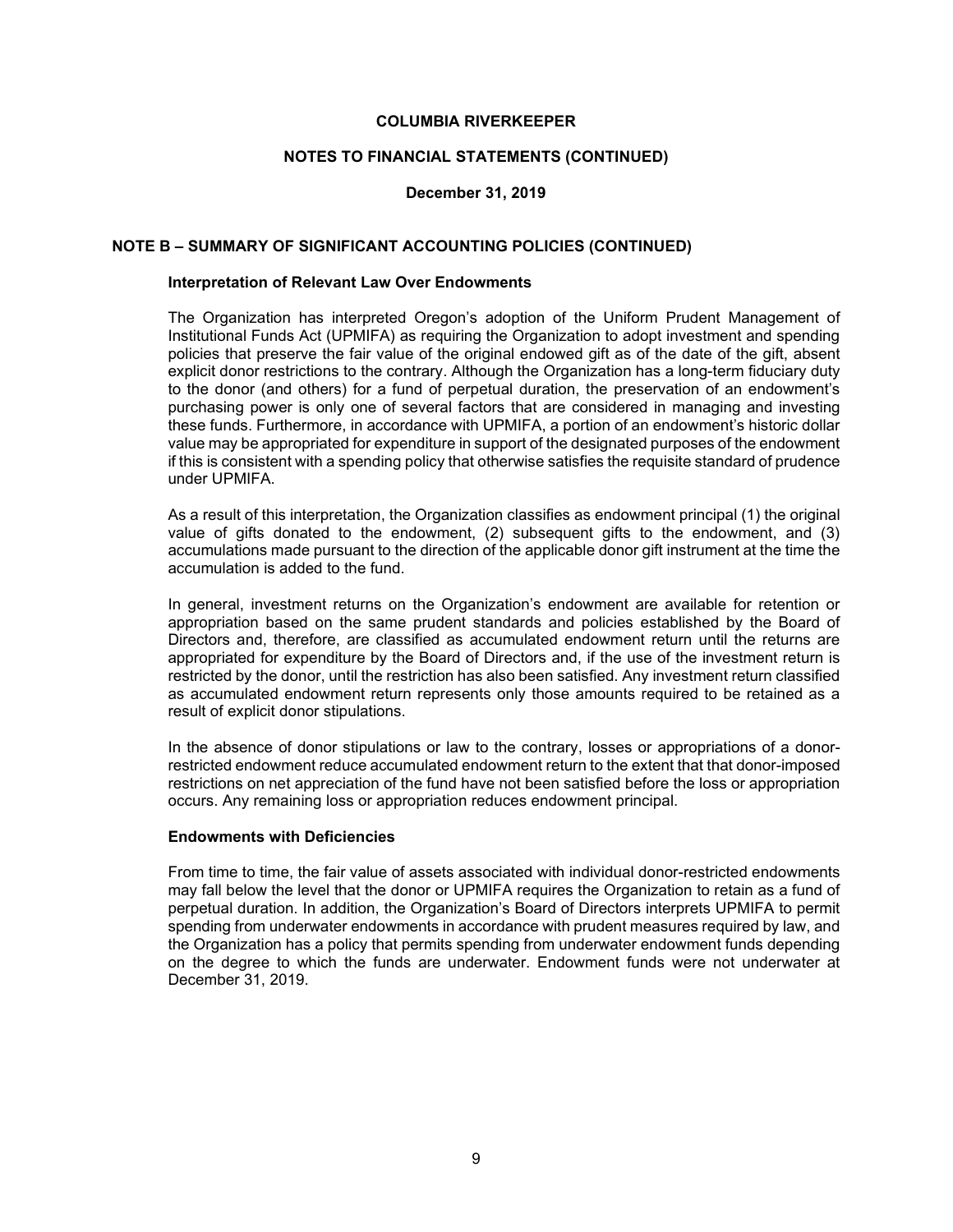#### **NOTES TO FINANCIAL STATEMENTS (CONTINUED)**

## **December 31, 2019**

#### **NOTE B – SUMMARY OF SIGNIFICANT ACCOUNTING POLICIES (CONTINUED)**

#### **Endowment Investment and Spending Policies**

The goal of the Organization's investment program for funds held as endowment is to achieve a total rate of return that will allow the Organization to respond to today's needs and the long-term growth necessary to respond to future needs. The investment objective for endowed funds is to retain (at a minimum) when possible an increase in the purchasing power of the funds, while at the same time producing a reasonable return for distribution to meet current needs. To meet this investment objective, the Organization follows a total return strategy in which endowment assets are invested in The Oregon Community Foundation (OCF) as an endowment partner.

For the OCF funds, the Organization has adopted a spending policy based on the policies of its endowment partner, OCF, to determine the annual amount available for distributions from funds held as permanent endowment. Each year OCF sets an annual payout rate for the coming year based on a 10-year projection of investment return. Currently, if the projected 10-year return is 9% or above, the payout for grants will be 5% of market value; if the projected 10-year return is below 9%, the payout for grants will be 4-1/2% of market value. Market value is determined using a 13 quarter trailing average of fund market value.

#### **Cash and Cash Equivalents**

The Organization considers all liquid investments having initial maturities of three months or less to be cash equivalents.

## **Financial Instruments With Concentrations of Credit Risk**

Financial instruments that potentially subject the Organization to concentration of credit risk consist primarily of cash and cash equivalents. Interest bearing accounts are insured by the Federal Deposit Insurance Corporation (FDIC) up to \$250,000. Uninsured balances at December 31, 2019 totaled \$1,107,920.

#### **Receivables**

Receivables are stated at the amount management expects to collect. The Organization makes an annual determination of the adequacy of the allowance for uncollectible grants and contracts receivable. Management believes no allowance is required as of December 31, 2019.

#### **Property and Equipment**

Property and equipment is recorded at cost. Donated equipment is recorded at fair market value at the date received. Depreciation is computed on the straight-line method over the following estimated useful lives:

| Furniture and equipment | 5 years  |
|-------------------------|----------|
| Boat                    | 10 years |

Maintenance and repairs are expensed when incurred. Betterments and renewals in excess of \$500 are capitalized.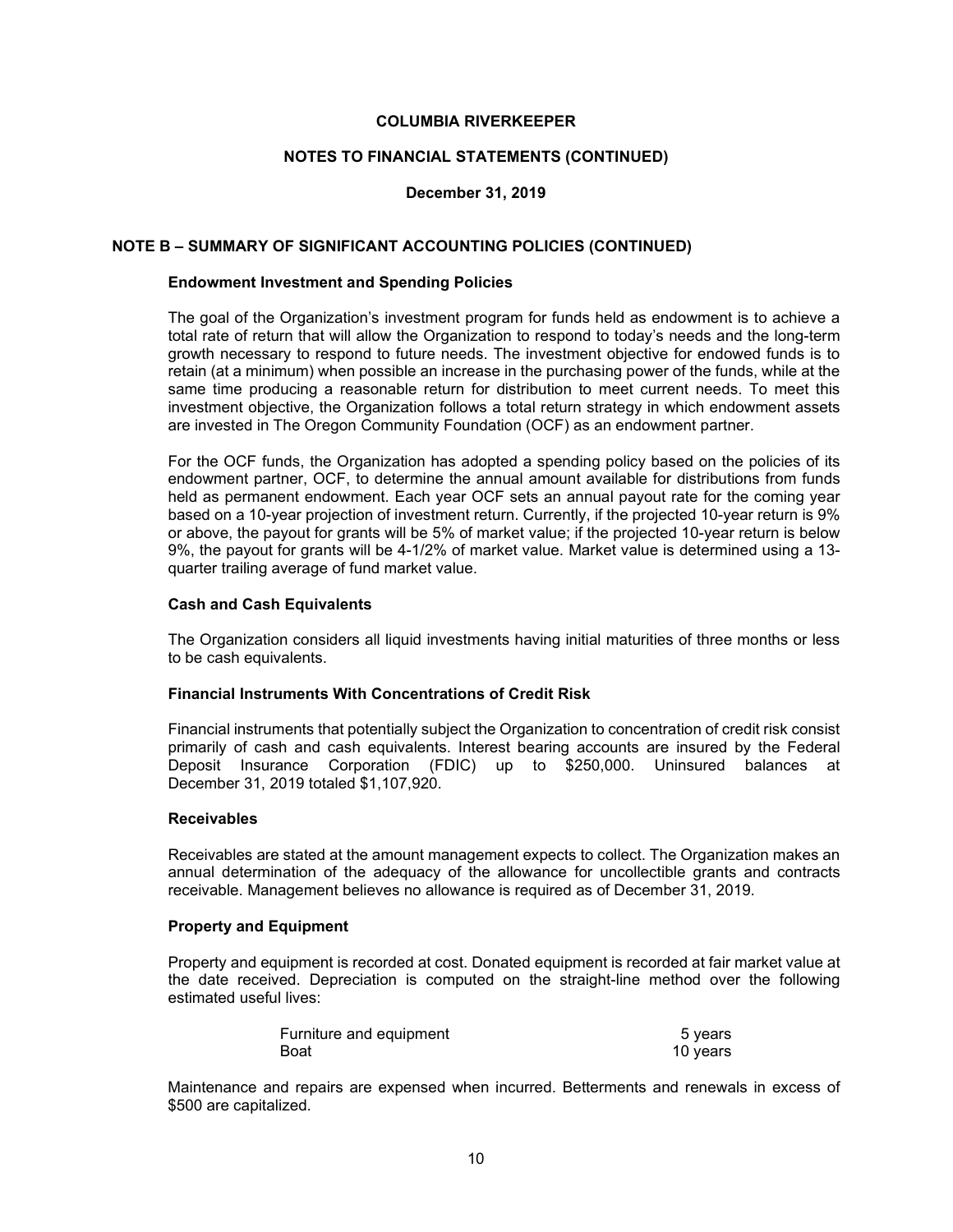#### **NOTES TO FINANCIAL STATEMENTS (CONTINUED)**

## **December 31, 2019**

#### **NOTE B – SUMMARY OF SIGNIFICANT ACCOUNTING POLICIES (CONTINUED)**

#### **Investments**

Investments are valued at their fair value in the statement of financial position. Unrealized gains and losses are included in the change in net assets. Net appreciation in the fair value of investments, which consists of the realized gains or losses and the unrealized appreciation (decline) of those investments, is also shown in the statement of activities. Interest income is accrued as earned. See Note E for a discussion of fair value measurements.

#### **Functional Allocation of Expenses**

The costs of providing the programs and supporting services have been summarized in the statement of Activities. Directly identifiable expenses are charged to programs and supporting services when incurred. Certain costs, including office expense, occupancy, leases and utilities have been allocated among the programs and supporting services benefited based primarily on estimates of time and effort.

#### **Income Taxes**

The Organization has been approved as a tax exempt organization under the Internal Revenue Code Section 501(c)(3) and applicable state laws. Accordingly, no provision for income taxes is included in the accompanying financial statements. The Organization does not believe it has unrelated trade or business income in excess of \$1,000.

# **Prior Year Summarized Financial Information**

The financial statements include certain prior-year summarized comparative information in total but not by net asset class. Such information does not include sufficient detail to constitute a presentation in conformity with generally accepted accounting principles. Accordingly, such information should be read in conjunction with the Organization's financial statements for the year ended December 31, 2018, from which the summarized information was derived.

# **NOTE C – GRANTS RECEIVABLE**

The Organization has been awarded a multi-year grant. Management has determined that the effect of an imputed interest rate not to be material to the financial statements, and thus has not discounted the grants to present value. Grants receivable consist of the following at December 31, 2019:

Grants receivable expected to be collected in:

| Less than one year<br>One to five years | \$. | 638,329<br>150,000 |
|-----------------------------------------|-----|--------------------|
|                                         | -S  | 788,329            |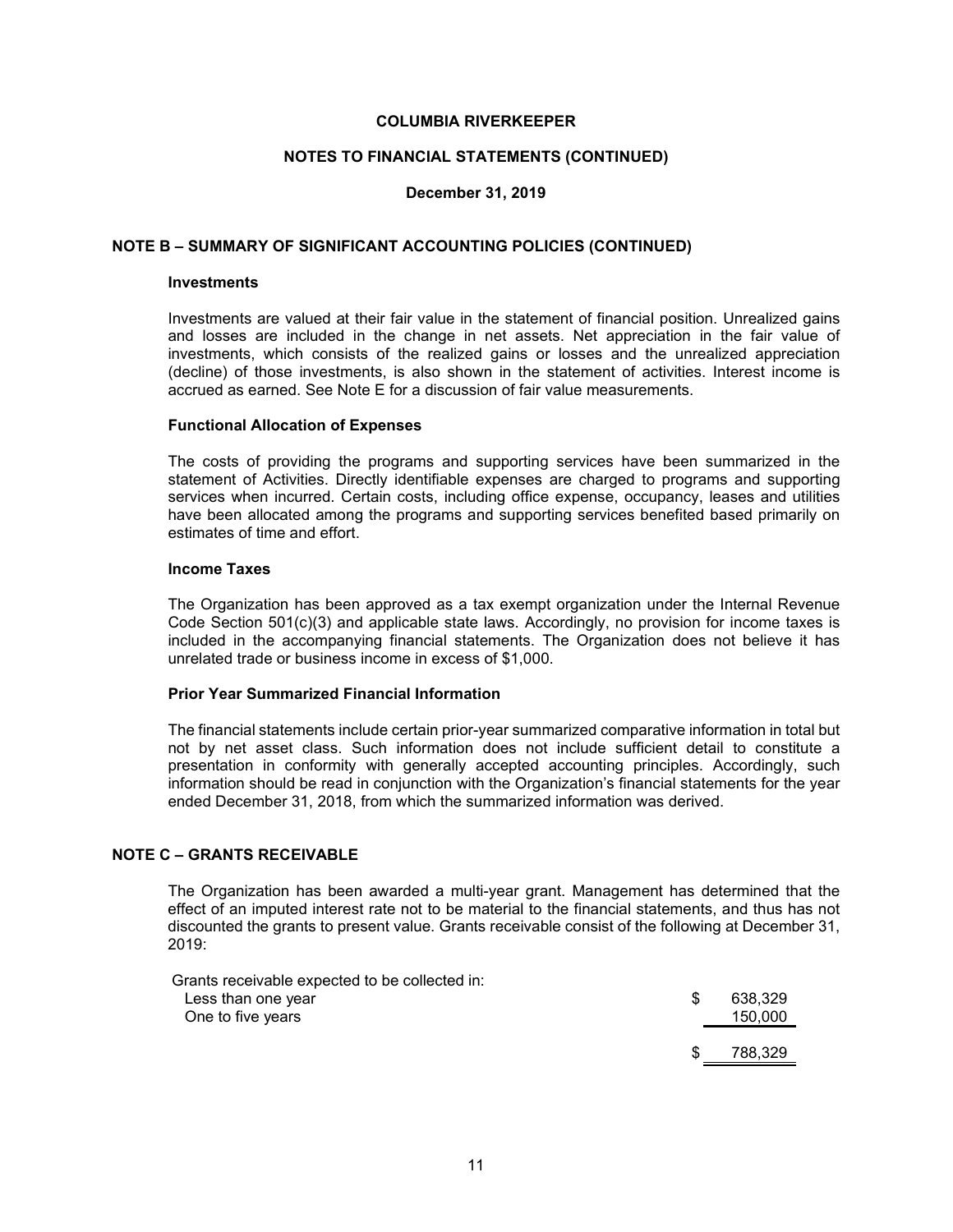#### **NOTES TO FINANCIAL STATEMENTS (CONTINUED)**

#### **December 31, 2019**

#### **NOTE D – PROPERTY AND EQUIPMENT**

A summary of property and equipment at December 31, 2019 is as follows:

| Furniture and equipment       | S | 26.743           |
|-------------------------------|---|------------------|
| Boat                          |   | 15,693<br>42.436 |
| Less accumulated depreciation |   | (27, 708)        |
|                               |   | 14.728           |

Depreciation expense for the year ended December 31, 2019 amounted to \$3,359.

# **NOTE E – FAIR VALUE MEASUREMENTS**

Valuation techniques used to measure fair value are prioritized into the following hierarchy:

**Level 1** – Quoted prices in active markets for identical assets. Assets in this level typically include publicly traded equities and bonds, mutual fund investments, exchange traded funds, and cash equivalents.

**Level 2** – Quoted prices for similar assets in active or inactive markets, or inputs derived from observable market data such as published interest rates and yield curves, over-thecounter derivatives, market modeling, or other valuation methodologies.

**Level 3** – Unobservable inputs that reflect management's assumptions and best estimates based on available data. Assets in this level include beneficial interest in assets held by others.

Fair value of the beneficial interest in assets held by others is determined by the Organization's endowment partner, OCF, and is based upon the Organization's proportionate interest in OCF's endowment partner fund liability after adjustments for contributions and distributions made during the year. OCF's endowment partner fund liability is stated at fair value, which is generally equivalent to the present value of future payments expected to be made to the endowment partners.

Realized and unrealized gains and losses from investments are reported in the statement of activities as they occur. There have been no changes in valuation techniques and related inputs.

Fair values of assets measured on a recurring basis at December 31 were as follows:

|                                              | Level 1    | Level 3 |    | <b>Fair Value</b><br>Total |
|----------------------------------------------|------------|---------|----|----------------------------|
| Cash and cash equivalents                    | $5,518$ \$ | - \$    |    | 5.518                      |
| Exchange traded funds - short-term income    | 345,547    | -       |    | 345,547                    |
| Equity investments                           | 1.480      |         |    | 1.480                      |
| Beneficial interest in assets held by others |            | 35,141  |    | 35,141                     |
|                                              | 352.545    | 35,141  | £. | 387,686                    |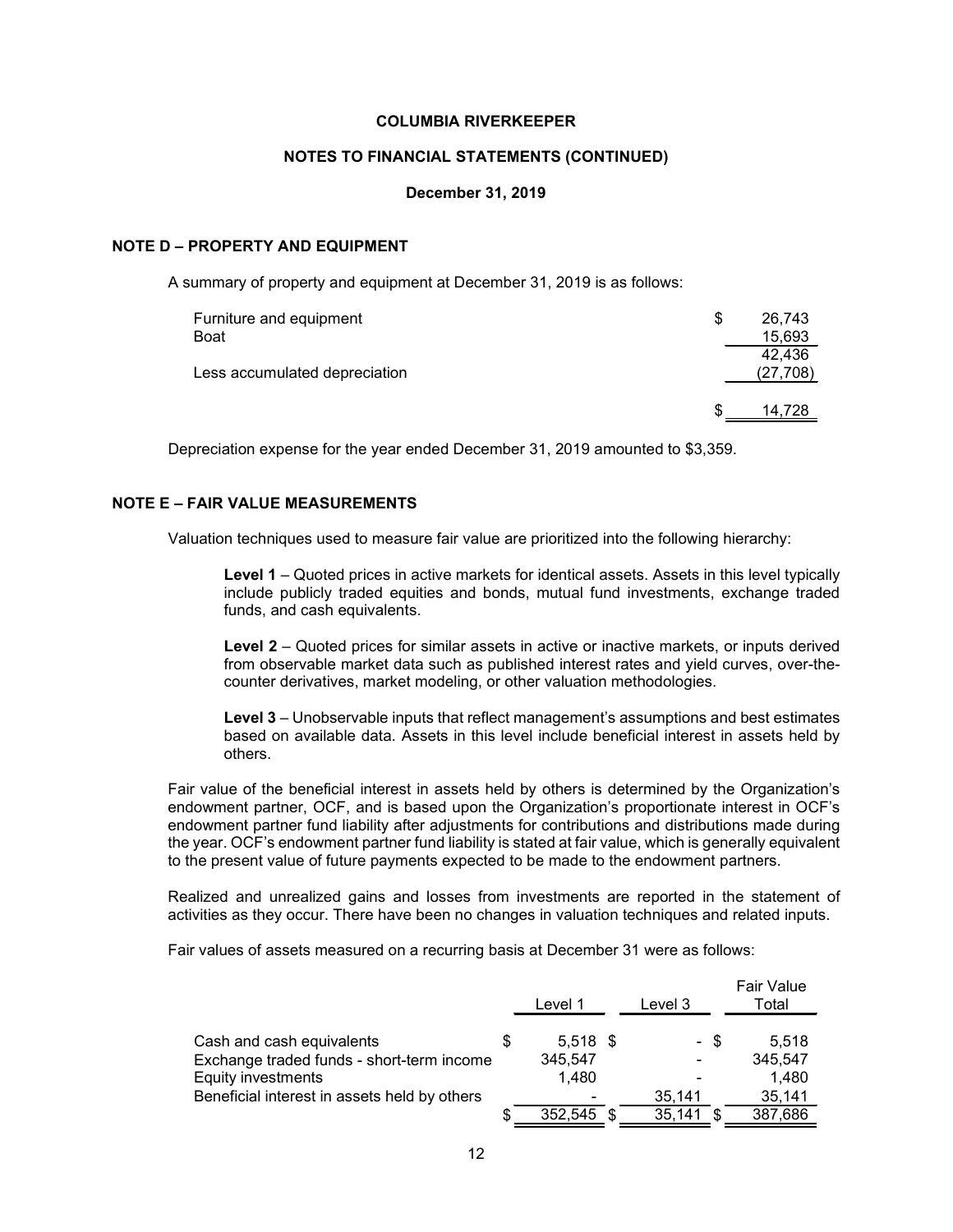#### **NOTES TO FINANCIAL STATEMENTS (CONTINUED)**

#### **December 31, 2019**

#### **NOTE E – FAIR VALUE MEASUREMENTS (CONTINUED)**

For the year ended December 31, 2019, the change in investments classified as Level 3 is as follows:

| Balance, December 31, 2018                 | 30.340   |
|--------------------------------------------|----------|
| Contributions invested                     |          |
| Total gains, losses, and interest included |          |
| on the Statement of Activities             | 6.263    |
| Distribution received                      | (1, 462) |
|                                            |          |
| Balance, December 31, 2019                 | 35.141   |
|                                            |          |

## **NOTE F – BENEFICIAL INTEREST IN ASSETS HELD BY OTHERS**

During 2018, \$32,697 was transferred to the Oregon Community Foundation (OCF). Variance power was not granted to OCF unless the Organization ceases to exist or loses its tax-exempt status, and distributions in the amount of a reasonable rate of return determined by OCF will be distributed to the Organization each year.

# **NOTE G – RESTRICTED AND ENDOWMENT NET ASSETS**

The Organization's net assets with donor restrictions are subject to the following purpose or time restrictions as of December 31, 2019:

| Subject to purpose restrictions:             |               |
|----------------------------------------------|---------------|
| <b>Fossil fuel initiatives</b>               | \$<br>754,182 |
| Comunidades'                                 | 225,000       |
| Stopping pollution                           | 35,381        |
| Saving salmon                                | 46,923        |
| Engaging communities                         | 6,030         |
| Unappropriated endowment earnings            | 2,444         |
| Other                                        | 6,667         |
|                                              | 1.076.627     |
|                                              |               |
| Subject to time restrictions:                | 95,000        |
|                                              |               |
| Not subject to appropriation or expenditure: |               |
| Endowment fund                               | 32,697        |
|                                              | 32,697        |
|                                              |               |
| Total net assets with donor restrictions     | 1,204,324     |

The Organization's endowment includes donor-restricted endowment funds. As required by generally accepted accounting principles, net assets associated with endowment are classified and reported based on the existence or absence of donor imposed restrictions.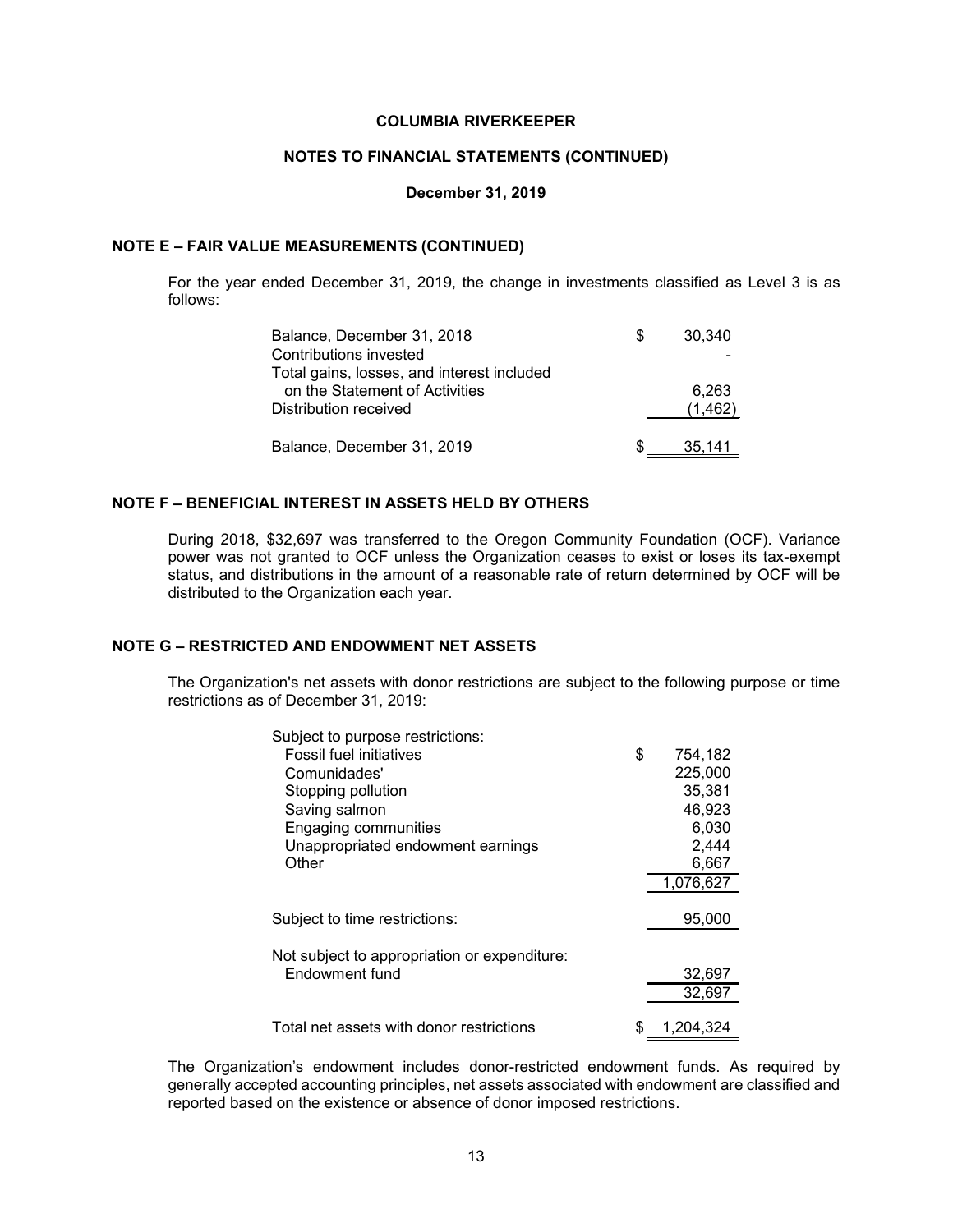#### **NOTES TO FINANCIAL STATEMENTS (CONTINUED)**

#### **December 31, 2019**

#### **NOTE G – RESTRICTED AND ENDOWMENT NET ASSETS (CONTINUED)**

The following summarizes the Organization's endowment-related activities for the year ended December 31, 2019:

|                                                                                                                      | <b>With Donor Restrictions</b> |           |  |           |
|----------------------------------------------------------------------------------------------------------------------|--------------------------------|-----------|--|-----------|
|                                                                                                                      | Accumulated                    |           |  |           |
|                                                                                                                      | Endowment                      | Endowment |  | Total     |
|                                                                                                                      | Return                         | Principal |  | Endowment |
| Endowment net assets at<br>beginning of year                                                                         | \$<br>$(2,357)$ \$             | 32,697 \$ |  | 30,340    |
|                                                                                                                      |                                |           |  |           |
| Net increase (decrease) in<br>the beneficial interest in<br>assets held by the Oregon<br><b>Community Foundation</b> | 6.263                          |           |  | 6,263     |
| Appropriation by the Board<br>for expenditures                                                                       | (1, 462)                       |           |  | (1,462)   |
| Endowment net assets at<br>end of year                                                                               | \$<br>2.444                    | 32,697 \$ |  | 35,141    |

#### **NOTE H – IN-KIND CONTRIBUTIONS**

A number of unpaid volunteers provide significant contributions of their time to develop and implement the Organization's programs. There were approximately 6,000 volunteered hours during the year ended December 31, 2019. Amounts recognized on the statement of activities are limited to the significant services received which create or enhance a nonfinancial asset or require specialized skills that the Organization would have purchased if not donated. During the year ended December 31, 2019, the Organization recognized \$300,960 of contributed services for pro bono legal work, and \$75 for program supplies.

#### **NOTE I – CONTINGENCIES**

Grant awards require the fulfillment of certain conditions as set forth in the instrument of grant. Failure to fulfill the conditions could result in the return of the funds to the grantors. The Organization considers this contingency remote since, by accepting the grants and their terms, it is of the opinion that the Organization has complied with the terms of all grants.

# **NOTE J – UNSECURED CREDIT BORROWINGS**

The Organization has unsecured credit cards with available limits of \$24,000 with \$3,639 included in accounts payable at December 31, 2019, which was paid the subsequent month.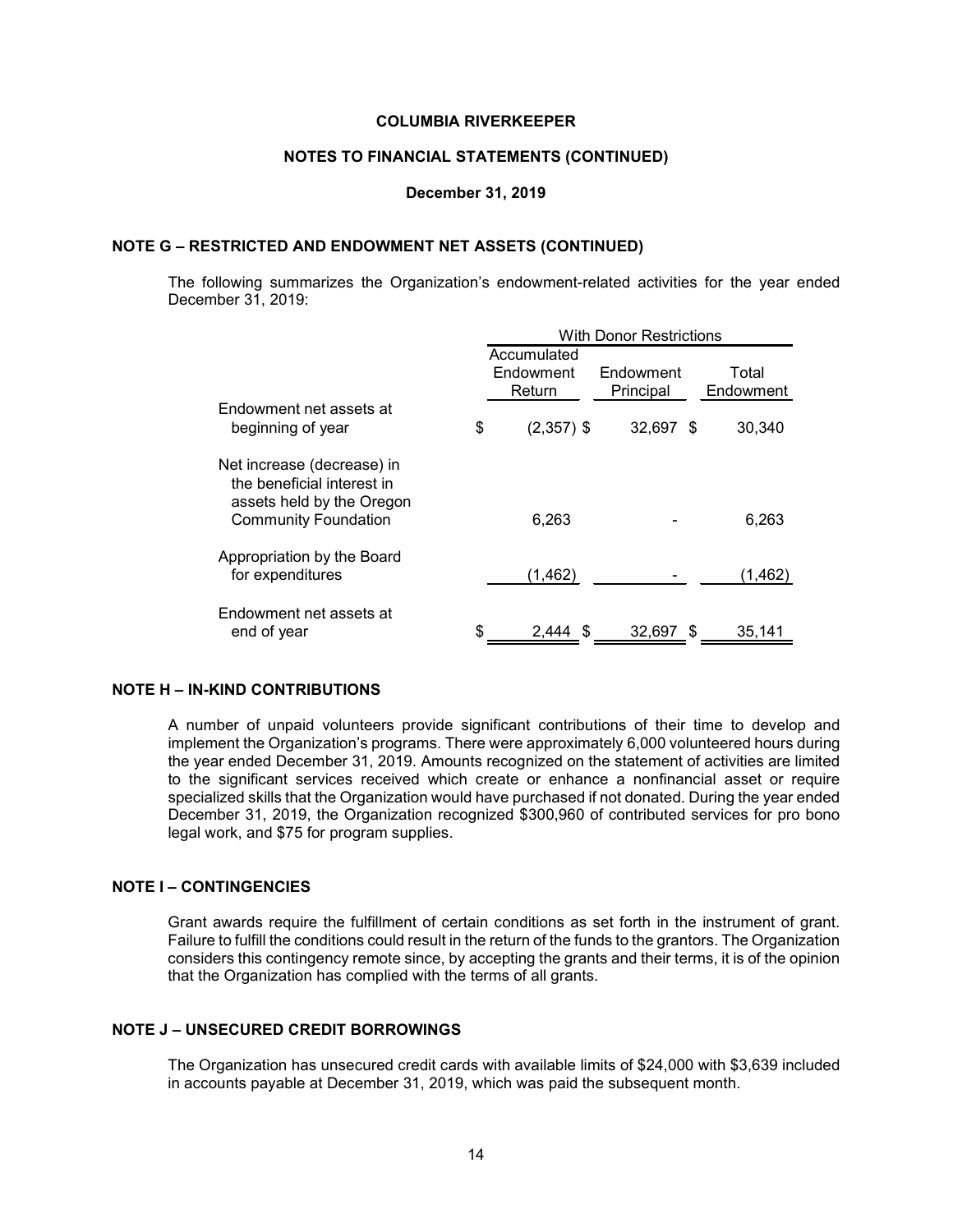#### **NOTES TO FINANCIAL STATEMENTS (CONTINUED)**

#### **December 31, 2019**

# **NOTE K – RETIREMENT PLAN**

The Organization sponsors a 401(k) profit-sharing plan for the benefit of its eligible employees. At the discretion of the Board of Directors, the Organization may make contributions to the plan. The Organization made no contribution to this plan for the year ended December 31, 2019.

# **NOTE L – OPERATING LEASE COMMITMENTS**

Minimum lease payments under non-cancellable leases for its Hood River office are as follows:

| Year Ended<br>December 31, |     |                  |
|----------------------------|-----|------------------|
| 2020<br>2021               | \$  | 43,213<br>24,782 |
|                            | \$. | 67,995           |

Total rent expense for the year ended December 31, 2019 was \$49,730.

# **NOTE M – LIQUIDITY**

The following chart represents the Organization's financial assets available to meet cash needs for general expenditures within one year of December 31, 2019:

| Financial assets at year-end*                        |           |
|------------------------------------------------------|-----------|
| Cash and cash equivalents                            | 1,344,452 |
| Investments                                          | 352,545   |
| Receivables expected to be collected within one year | 638,329   |
| Beneficial interest in assets held by others         | 35,141    |
| Total financial assets                               | 2,370,467 |
|                                                      |           |

Less those unavailable for general expenditure within one year, due to:

| Contractual or donor-imposed restrictions:           |           |
|------------------------------------------------------|-----------|
| Restricted by donor for endowment                    | 32,697    |
| Subject to satisfaction of donor restrictions        | 1,076,627 |
| Total unavailable financial assets                   | 1,109,324 |
| Financial assets available to meet cash<br>needs for |           |
| general expenditures within one year                 | 1,261,143 |

\* Total assets, less nonfinancial assets (e.g. property and equipment, prepaid expenses)